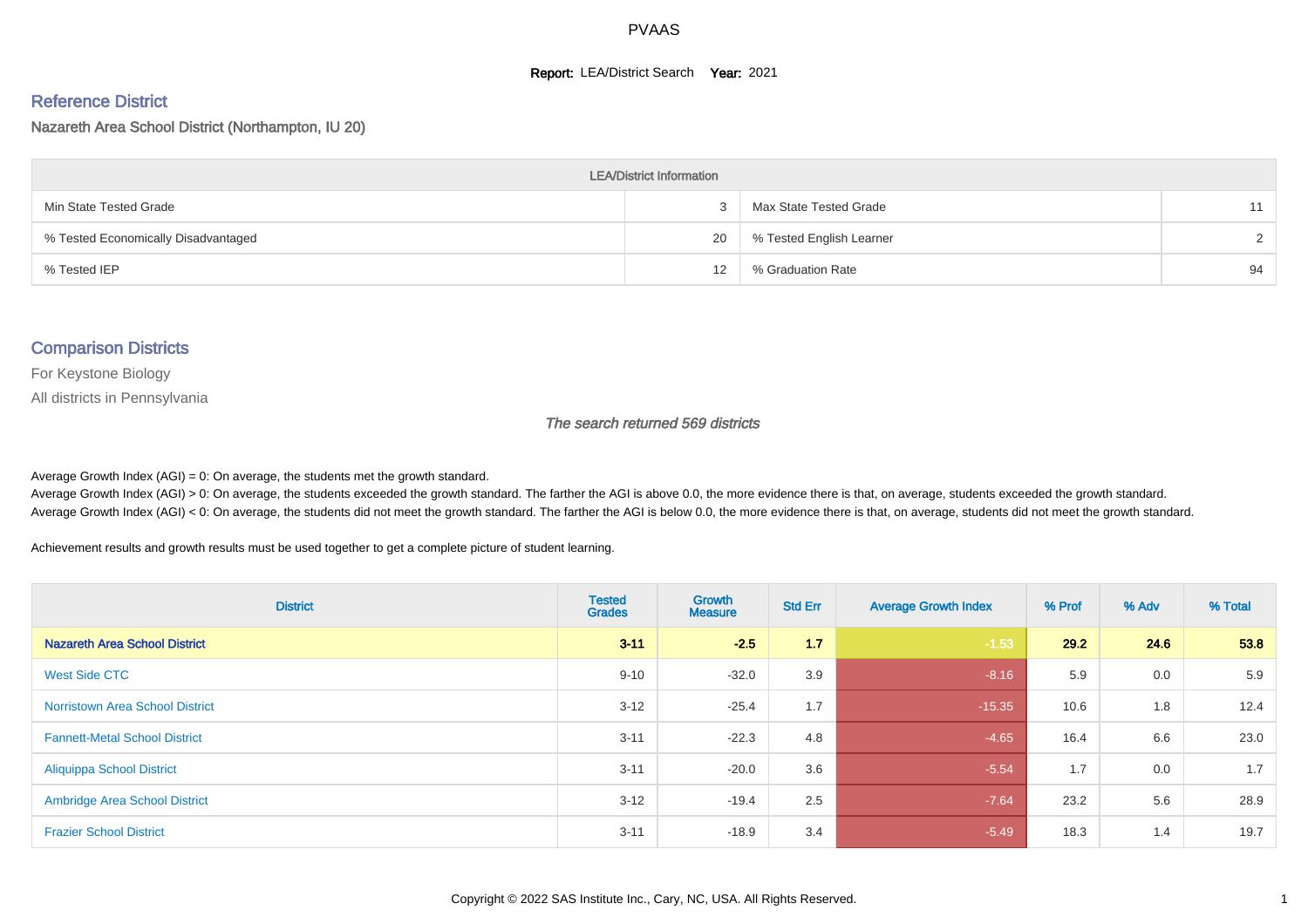| <b>District</b>                                    | <b>Tested</b><br><b>Grades</b> | <b>Growth</b><br><b>Measure</b> | <b>Std Err</b> | <b>Average Growth Index</b> | % Prof | % Adv   | % Total |
|----------------------------------------------------|--------------------------------|---------------------------------|----------------|-----------------------------|--------|---------|---------|
| <b>Nazareth Area School District</b>               | $3 - 11$                       | $-2.5$                          | 1.7            | $-1.53$                     | 29.2   | 24.6    | 53.8    |
| <b>Big Beaver Falls Area School District</b>       | $3 - 11$                       | $-17.9$                         | 2.8            | $-6.27$                     | 9.4    | 2.8     | 12.2    |
| <b>Muhlenberg School District</b>                  | $3 - 10$                       | $-17.8$                         | 1.9            | $-9.34$                     | 12.4   | 4.6     | 17.0    |
| <b>York City School District</b>                   | $3-12$                         | $-17.7$                         | 1.8            | $-10.05$                    | 3.2    | 0.7     | 3.9     |
| <b>Cheltenham School District</b>                  | $3 - 11$                       | $-17.6$                         | 2.0            | $-8.74$                     | 24.4   | 8.3     | 32.6    |
| Imhotep Institute Charter High School              | $9 - 11$                       | $-17.6$                         | 5.8            | $-3.03$                     | 15.4   | 0.0     | 15.4    |
| <b>Williamsburg Community School District</b>      | $3 - 11$                       | $-16.9$                         | 4.1            | $-4.14$                     | 22.4   | $0.0\,$ | 22.4    |
| <b>Allentown City School District</b>              | $3 - 12$                       | $-16.9$                         | 1.4            | $-12.37$                    | 5.9    | 0.4     | 6.3     |
| <b>Chartiers-Houston School District</b>           | $3 - 10$                       | $-16.5$                         | 3.5            | $-4.79$                     | 26.3   | 6.6     | 32.9    |
| Meyersdale Area School District                    | $3 - 11$                       | $-16.1$                         | 3.3            | $-4.94$                     | 20.3   | 5.8     | 26.1    |
| <b>Washington School District</b>                  | $3 - 11$                       | $-15.9$                         | 2.9            | $-5.44$                     | 12.9   | 1.7     | 14.7    |
| <b>North Hills School District</b>                 | $3 - 11$                       | $-15.8$                         | 1.8            | $-8.84$                     | 26.4   | 19.8    | 46.2    |
| La Academia Partnership Charter School             | $6 - 11$                       | $-15.5$                         | 5.7            | $-2.70$                     | 2.3    | 0.0     | 2.3     |
| <b>Turkeyfoot Valley Area School District</b>      | $3 - 12$                       | $-15.4$                         | 5.8            | $-2.66$                     | 3.8    | $3.8\,$ | 7.6     |
| <b>Lincoln Park Performing Arts Charter School</b> | $7 - 11$                       | $-14.9$                         | 2.7            | $-5.45$                     | 39.3   | 8.9     | 48.2    |
| Philadelphia Academy Charter School                | $3 - 11$                       | $-14.7$                         | 2.7            | $-5.42$                     | 21.6   | 3.9     | 25.5    |
| <b>Hanover Area School District</b>                | $3 - 11$                       | $-14.7$                         | 4.7            | $-3.13$                     | 12.1   | 3.0     | 15.2    |
| <b>Executive Education Academy Charter School</b>  | $3 - 10$                       | $-14.6$                         | 3.0            | $-4.81$                     | 8.5    | $1.2$   | 9.8     |
| <b>Shade-Central City School District</b>          | $3 - 11$                       | $-14.6$                         | 4.0            | $-3.68$                     | 9.6    | 0.0     | 9.6     |
| <b>Northwestern School District</b>                | $3 - 11$                       | $-14.6$                         | 3.2            | $-4.51$                     | 32.5   | 13.7    | 46.2    |
| <b>Butler Area School District</b>                 | $3 - 11$                       | $-14.1$                         | 1.5            | $-9.60$                     | 26.4   | 11.1    | 37.5    |
| <b>Greater Latrobe School District</b>             | $3 - 11$                       | $-14.1$                         | 2.0            | $-7.14$                     | 41.0   | 12.6    | 53.6    |
| <b>California Area School District</b>             | $3 - 10$                       | $-13.7$                         | 4.5            | $-3.06$                     | 41.7   | 16.7    | 58.3    |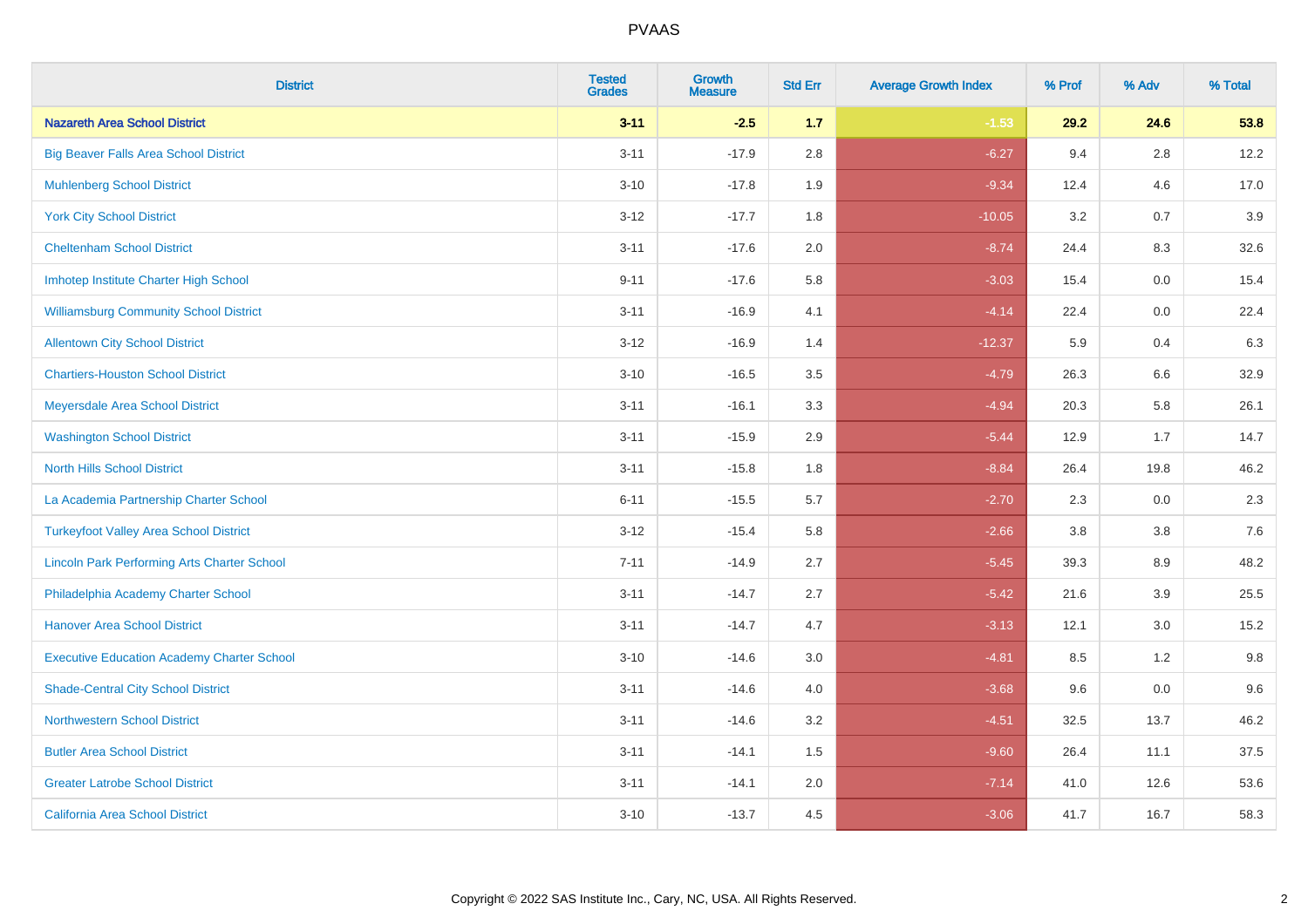| <b>District</b>                                | <b>Tested</b><br><b>Grades</b> | <b>Growth</b><br><b>Measure</b> | <b>Std Err</b> | <b>Average Growth Index</b> | % Prof | % Adv   | % Total |
|------------------------------------------------|--------------------------------|---------------------------------|----------------|-----------------------------|--------|---------|---------|
| <b>Nazareth Area School District</b>           | $3 - 11$                       | $-2.5$                          | 1.7            | $-1.53$                     | 29.2   | 24.6    | 53.8    |
| <b>New Castle Area School District</b>         | $3 - 12$                       | $-13.6$                         | 2.3            | $-5.99$                     | 17.6   | 2.0     | 19.5    |
| <b>Central Fulton School District</b>          | $3 - 11$                       | $-13.3$                         | 3.2            | $-4.20$                     | 18.1   | 9.7     | 27.8    |
| <b>Panther Valley School District</b>          | $3-12$                         | $-13.3$                         | 3.2            | $-4.10$                     | 31.5   | 4.1     | 35.6    |
| <b>Greenville Area School District</b>         | $3 - 11$                       | $-13.2$                         | 3.0            | $-4.45$                     | 32.1   | 4.6     | 36.7    |
| Morrisville Borough School District            | $3 - 11$                       | $-13.1$                         | 3.7            | $-3.52$                     | 4.9    | 1.6     | 6.6     |
| <b>Tussey Mountain School District</b>         | $3 - 12$                       | $-13.0$                         | 3.3            | $-3.93$                     | 11.1   | $3.2\,$ | 14.3    |
| <b>Riverview School District</b>               | $3 - 11$                       | $-13.0$                         | 4.0            | $-3.29$                     | 43.1   | 7.8     | 51.0    |
| <b>Pittsburgh School District</b>              | $3 - 11$                       | $-13.0$                         | 1.1            | $-12.25$                    | 16.1   | 6.5     | 22.6    |
| <b>Tacony Academy Charter School</b>           | $3 - 11$                       | $-12.9$                         | 3.3            | $-3.90$                     | 8.6    | 1.4     | 10.0    |
| <b>Central Cambria School District</b>         | $3 - 11$                       | $-12.7$                         | 2.3            | $-5.61$                     | 19.4   | 7.4     | 26.9    |
| <b>Neshannock Township School District</b>     | $3 - 10$                       | $-12.5$                         | 2.7            | $-4.73$                     | 29.0   | 13.0    | 42.0    |
| <b>Ellwood City Area School District</b>       | $3 - 11$                       | $-12.5$                         | 3.1            | $-4.00$                     | 26.7   | 8.7     | 35.4    |
| <b>Southmoreland School District</b>           | $3 - 11$                       | $-12.5$                         | 3.1            | $-4.04$                     | 33.3   | 15.5    | 48.8    |
| <b>Wilkes-Barre Area School District</b>       | $3 - 11$                       | $-12.4$                         | 2.4            | $-5.18$                     | 14.2   | 3.7     | 17.9    |
| <b>Hanover Public School District</b>          | $3 - 11$                       | $-12.4$                         | 2.7            | $-4.50$                     | 22.7   | 6.2     | 28.9    |
| <b>Girard School District</b>                  | $3 - 11$                       | $-12.3$                         | 2.6            | $-4.76$                     | 29.7   | 18.9    | 48.6    |
| <b>Dunmore School District</b>                 | $3 - 11$                       | $-12.2$                         | 2.7            | $-4.51$                     | 15.0   | 5.3     | 20.4    |
| <b>Mcguffey School District</b>                | $3 - 11$                       | $-12.1$                         | 3.0            | $-4.06$                     | 12.8   | 5.9     | 18.6    |
| Jefferson-Morgan School District               | $3 - 10$                       | $-12.0$                         | 3.9            | $-3.09$                     | 28.6   | 6.1     | 34.7    |
| <b>West Mifflin Area School District</b>       | $3-12$                         | $-11.9$                         | 2.5            | $-4.77$                     | 15.9   | 4.0     | 19.9    |
| <b>Windber Area School District</b>            | $3 - 11$                       | $-11.9$                         | 3.0            | $-3.94$                     | 41.0   | 10.3    | 51.3    |
| Lehigh Valley Charter High School For The Arts | $9 - 10$                       | $-11.8$                         | 2.5            | $-4.76$                     | 28.9   | 5.7     | 34.6    |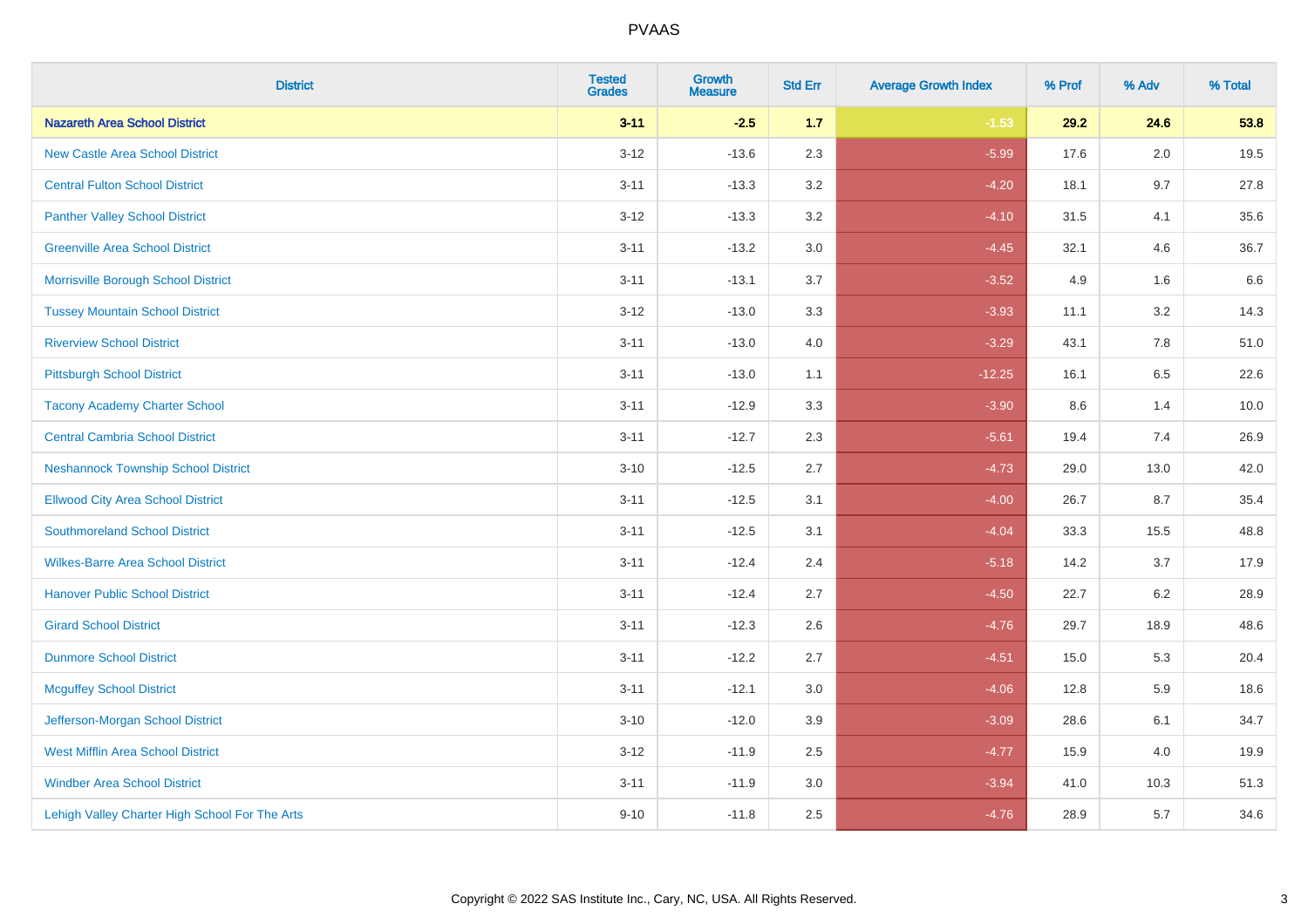| <b>District</b>                               | <b>Tested</b><br><b>Grades</b> | Growth<br><b>Measure</b> | <b>Std Err</b> | <b>Average Growth Index</b> | % Prof | % Adv   | % Total |
|-----------------------------------------------|--------------------------------|--------------------------|----------------|-----------------------------|--------|---------|---------|
| <b>Nazareth Area School District</b>          | $3 - 11$                       | $-2.5$                   | 1.7            | $-1.53$                     | 29.2   | 24.6    | 53.8    |
| <b>Derry Area School District</b>             | $3 - 11$                       | $-11.8$                  | 2.6            | $-4.53$                     | 34.8   | 6.1     | 40.9    |
| <b>Moniteau School District</b>               | $3 - 11$                       | $-11.8$                  | 2.9            | $-4.07$                     | 22.6   | $5.0\,$ | 27.6    |
| Jefferson County-Dubois AVTS                  | $9 - 11$                       | $-11.7$                  | 3.1            | $-3.72$                     | 17.6   | $2.8\,$ | 20.4    |
| <b>Williamsport Area School District</b>      | $3 - 11$                       | $-11.7$                  | 1.4            | $-8.29$                     | 18.2   | 10.5    | 28.7    |
| <b>Forbes Road School District</b>            | $3 - 11$                       | $-11.5$                  | 4.7            | $-2.43$                     | 23.1   | 10.3    | 33.3    |
| <b>Old Forge School District</b>              | $3 - 12$                       | $-11.3$                  | 3.1            | $-3.62$                     | 28.6   | 13.2    | 41.8    |
| <b>Burgettstown Area School District</b>      | $3 - 11$                       | $-11.2$                  | 3.2            | $-3.46$                     | 16.0   | 2.7     | 18.7    |
| <b>Mid Valley School District</b>             | $3 - 10$                       | $-11.1$                  | 2.7            | $-4.07$                     | 28.3   | 8.1     | 36.4    |
| Lackawanna Trail School District              | $3 - 10$                       | $-11.0$                  | 3.3            | $-3.35$                     | 13.1   | 18.0    | 31.2    |
| <b>York Co School Of Technology</b>           | $9 - 12$                       | $-10.9$                  | 1.6            | $-6.79$                     | 22.6   | 4.0     | 26.6    |
| <b>East Lycoming School District</b>          | $3 - 11$                       | $-10.9$                  | 2.1            | $-5.08$                     | 22.5   | 8.2     | 30.8    |
| Jim Thorpe Area School District               | $3 - 11$                       | $-10.9$                  | 2.4            | $-4.48$                     | 19.5   | 6.0     | 25.5    |
| <b>Ligonier Valley School District</b>        | $3 - 11$                       | $-10.8$                  | 3.1            | $-3.43$                     | 34.1   | 5.8     | 39.9    |
| <b>General Mclane School District</b>         | $3 - 11$                       | $-10.7$                  | 2.4            | $-4.40$                     | 34.0   | 15.6    | 49.6    |
| <b>Mohawk Area School District</b>            | $3 - 11$                       | $-10.5$                  | 2.8            | $-3.75$                     | 35.1   | 10.6    | 45.7    |
| <b>Kennett Consolidated School District</b>   | $3 - 11$                       | $-10.4$                  | 1.7            | $-6.27$                     | 28.7   | 14.0    | 42.7    |
| <b>Commodore Perry School District</b>        | $3 - 11$                       | $-10.4$                  | 4.5            | $-2.30$                     | 29.4   | 5.9     | 35.3    |
| <b>Hempfield Area School District</b>         | $3 - 12$                       | $-10.2$                  | 1.6            | $-6.37$                     | 28.1   | 19.2    | 47.3    |
| <b>Scranton School District</b>               | $3 - 12$                       | $-10.1$                  | 2.5            | $-4.04$                     | 20.0   | 7.7     | 27.7    |
| <b>Milton Area School District</b>            | $3 - 11$                       | $-10.1$                  | 2.5            | $-4.04$                     | 23.0   | 11.3    | 34.2    |
| <b>Lancaster School District</b>              | $3 - 12$                       | $-10.0$                  | 1.4            | $-7.22$                     | 9.0    | 3.9     | 12.8    |
| <b>Clarion-Limestone Area School District</b> | $3 - 12$                       | $-10.0$                  | 3.6            | $-2.76$                     | 28.3   | 20.0    | 48.3    |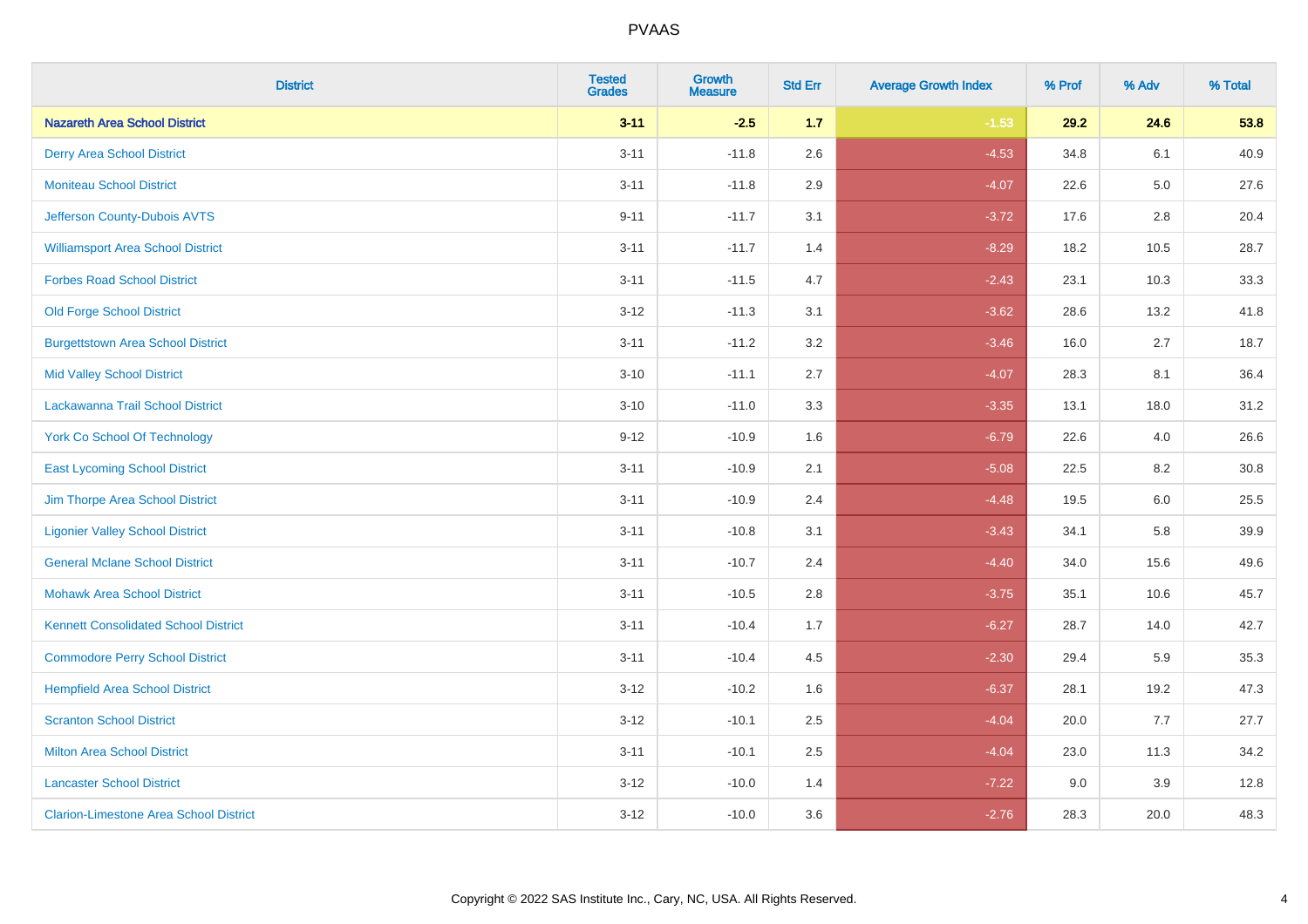| <b>District</b>                                | <b>Tested</b><br><b>Grades</b> | Growth<br><b>Measure</b> | <b>Std Err</b> | <b>Average Growth Index</b> | % Prof | % Adv | % Total |
|------------------------------------------------|--------------------------------|--------------------------|----------------|-----------------------------|--------|-------|---------|
| <b>Nazareth Area School District</b>           | $3 - 11$                       | $-2.5$                   | 1.7            | $-1.53$                     | 29.2   | 24.6  | 53.8    |
| <b>Deer Lakes School District</b>              | $3 - 11$                       | $-10.0$                  | 2.5            | $-4.02$                     | 27.7   | 9.9   | 37.6    |
| <b>Lawrence County CTC</b>                     | $10 - 11$                      | $-9.8$                   | 3.7            | $-2.68$                     | 7.3    | 0.0   | 7.3     |
| <b>Big Spring School District</b>              | $3 - 11$                       | $-9.8$                   | 2.3            | $-4.32$                     | 23.6   | 12.9  | 36.5    |
| <b>West York Area School District</b>          | $3 - 12$                       | $-9.8$                   | 2.7            | $-3.57$                     | 21.9   | 10.9  | 32.8    |
| <b>Mastery Charter School - Gratz Campus</b>   | $7 - 10$                       | $-9.5$                   | 4.6            | $-2.09$                     | 0.0    | 3.4   | 3.4     |
| Jamestown Area School District                 | $3 - 11$                       | $-9.5$                   | 4.1            | $-2.33$                     | 41.5   | 4.9   | 46.3    |
| <b>Antietam School District</b>                | $3 - 10$                       | $-9.5$                   | 3.7            | $-2.57$                     | 20.9   | 1.5   | 22.4    |
| <b>Coatesville Area School District</b>        | $3 - 11$                       | $-9.5$                   | 1.6            | $-5.81$                     | 12.8   | 3.3   | 16.2    |
| <b>Plum Borough School District</b>            | $3 - 11$                       | $-9.4$                   | 2.4            | $-3.98$                     | 32.9   | 27.4  | 60.4    |
| Insight PA Cyber Charter School                | $3 - 11$                       | $-9.4$                   | 5.8            | $-1.62$                     | 25.6   | 4.6   | 30.2    |
| <b>Western Beaver County School District</b>   | $3 - 11$                       | $-9.3$                   | 4.2            | $-2.20$                     | 45.1   | 3.9   | 49.0    |
| <b>Carbon Career &amp; Technical Institute</b> | $9 - 11$                       | $-9.3$                   | 3.2            | $-2.92$                     | 19.6   | 2.2   | 21.7    |
| <b>Chartiers Valley School District</b>        | $3 - 11$                       | $-9.1$                   | 2.1            | $-4.23$                     | 20.7   | 17.4  | 38.0    |
| <b>South Park School District</b>              | $3 - 11$                       | $-8.8$                   | 2.5            | $-3.46$                     | 28.1   | 17.0  | 45.2    |
| <b>Grove City Area School District</b>         | $3 - 12$                       | $-8.8$                   | 2.3            | $-3.89$                     | 25.6   | 16.4  | 42.0    |
| <b>Trinity Area School District</b>            | $3 - 11$                       | $-8.7$                   | 1.8            | $-4.87$                     | 20.9   | 9.8   | 30.8    |
| <b>Union City Area School District</b>         | $3 - 12$                       | $-8.7$                   | 3.3            | $-2.59$                     | 29.7   | 10.9  | 40.6    |
| <b>Shanksville-Stonycreek School District</b>  | $3 - 10$                       | $-8.6$                   | 5.5            | $-1.55$                     | 17.6   | 23.5  | 41.2    |
| Southern Columbia Area School District         | $3 - 11$                       | $-8.5$                   | 3.0            | $-2.83$                     | 30.5   | 12.8  | 43.3    |
| <b>Interboro School District</b>               | $3 - 12$                       | $-8.4$                   | 2.0            | $-4.27$                     | 27.6   | 6.4   | 34.1    |
| <b>Montoursville Area School District</b>      | $3 - 12$                       | $-8.4$                   | 2.6            | $-3.17$                     | 38.8   | 18.2  | 57.0    |
| Salisbury-Elk Lick School District             | $3 - 11$                       | $-8.4$                   | 5.8            | $-1.45$                     | 33.3   | 5.6   | 38.9    |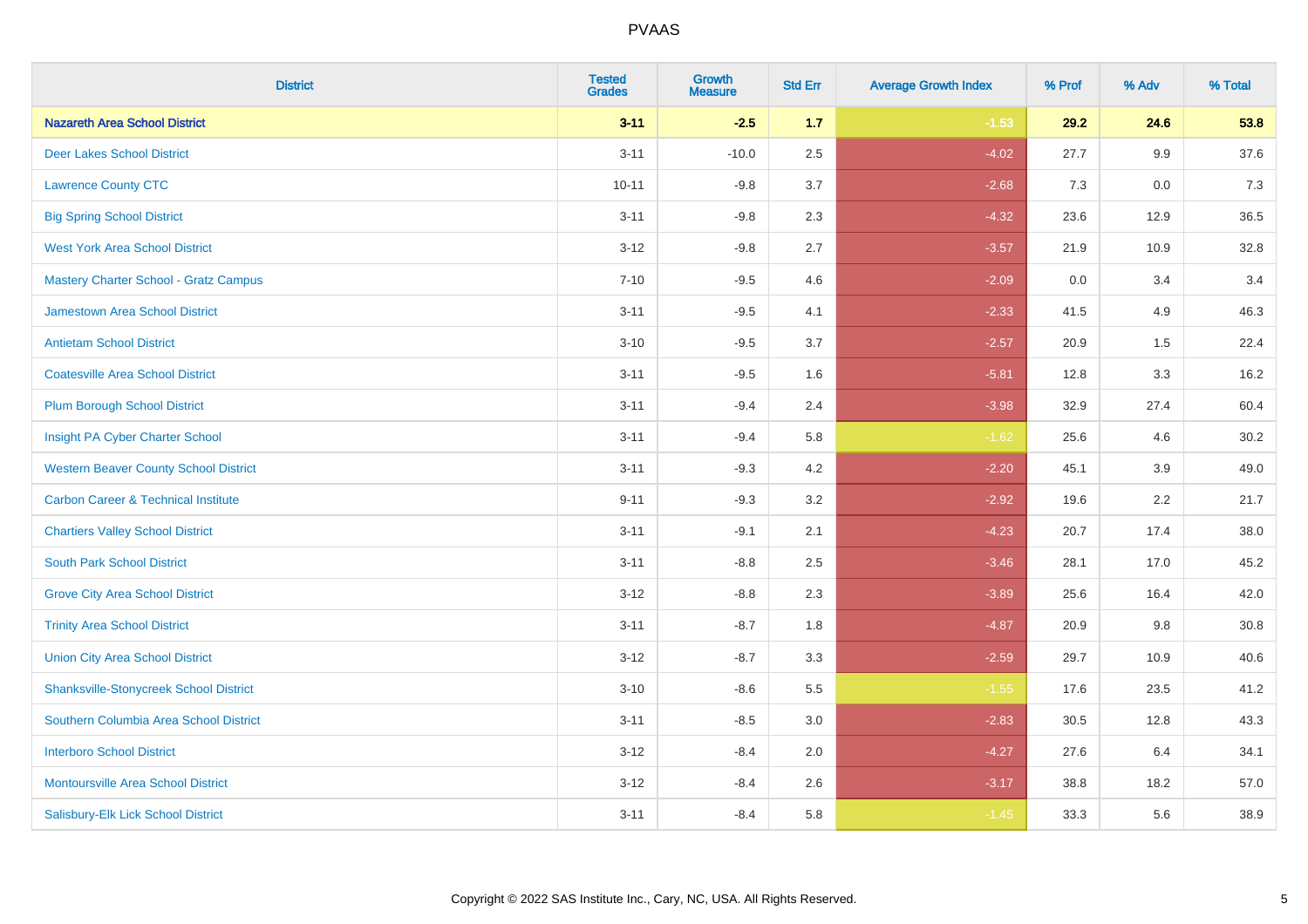| <b>District</b>                               | <b>Tested</b><br><b>Grades</b> | <b>Growth</b><br><b>Measure</b> | <b>Std Err</b> | <b>Average Growth Index</b> | % Prof | % Adv   | % Total |
|-----------------------------------------------|--------------------------------|---------------------------------|----------------|-----------------------------|--------|---------|---------|
| <b>Nazareth Area School District</b>          | $3 - 11$                       | $-2.5$                          | 1.7            | $-1.53$                     | 29.2   | 24.6    | 53.8    |
| <b>Shikellamy School District</b>             | $3 - 10$                       | $-8.3$                          | 2.4            | $-3.42$                     | 20.8   | 18.5    | 39.2    |
| <b>Achievement House Charter School</b>       | $7 - 11$                       | $-8.2$                          | 3.6            | $-2.28$                     | 16.7   | 2.8     | 19.4    |
| <b>Pittston Area School District</b>          | $3 - 11$                       | $-8.2$                          | 2.2            | $-3.75$                     | 26.7   | 14.8    | 41.5    |
| <b>West Greene School District</b>            | $3 - 11$                       | $-8.1$                          | 3.9            | $-2.08$                     | 31.0   | 11.9    | 42.9    |
| Boys Latin Of Philadelphia Charter School     | $6 - 12$                       | $-8.0$                          | 2.7            | $-3.02$                     | 1.4    | 0.0     | 1.4     |
| <b>Jenkintown School District</b>             | $3 - 11$                       | $-7.9$                          | 4.1            | $-1.92$                     | 34.1   | 27.3    | 61.4    |
| <b>Mount Carmel Area School District</b>      | $3 - 11$                       | $-7.9$                          | 2.3            | $-3.38$                     | 18.2   | 4.4     | 22.6    |
| Philadelphia City School District             | $3 - 12$                       | $-7.8$                          | 0.6            | $-13.43$                    | 16.4   | 6.5     | 22.9    |
| <b>Somerset Area School District</b>          | $3 - 11$                       | $-7.6$                          | 2.4            | $-3.17$                     | 21.0   | 14.5    | 35.5    |
| <b>Octorara Area School District</b>          | $3 - 11$                       | $-7.5$                          | 3.2            | $-2.35$                     | 26.1   | 17.0    | 43.2    |
| <b>Redbank Valley School District</b>         | $3 - 11$                       | $-7.5$                          | 3.1            | $-2.41$                     | 12.4   | 10.6    | 23.1    |
| <b>Blairsville-Saltsburg School District</b>  | $3 - 11$                       | $-7.5$                          | 2.8            | $-2.67$                     | 20.1   | $8.2\,$ | 28.3    |
| <b>Bristol Township School District</b>       | $3 - 11$                       | $-7.4$                          | 1.4            | $-5.32$                     | 13.8   | 4.6     | 18.4    |
| <b>West Middlesex Area School District</b>    | $3 - 10$                       | $-7.4$                          | 3.5            | $-2.11$                     | 32.0   | 9.6     | 41.6    |
| Lincoln Leadership Academy Charter School     | $3 - 12$                       | $-7.4$                          | 3.7            | $-1.99$                     | 6.4    | 2.1     | 8.5     |
| Catasauqua Area School District               | $3 - 12$                       | $-7.3$                          | 2.8            | $-2.58$                     | 27.1   | 11.2    | 38.3    |
| <b>Innovative Arts Academy Charter School</b> | $6 - 11$                       | $-7.2$                          | 2.5            | $-2.83$                     | 2.0    | 0.0     | 2.0     |
| <b>Keystone Oaks School District</b>          | $3 - 11$                       | $-7.2$                          | 2.3            | $-3.14$                     | 30.0   | 11.1    | 41.0    |
| Karns City Area School District               | $3 - 11$                       | $-7.2$                          | 2.6            | $-2.71$                     | 26.4   | 20.8    | 47.2    |
| <b>Columbia-Montour AVTS</b>                  | $9 - 10$                       | $-7.1$                          | 2.8            | $-2.52$                     | 19.5   | 3.2     | 22.7    |
| <b>Carmichaels Area School District</b>       | $3 - 10$                       | $-7.0$                          | 3.1            | $-2.30$                     | 17.8   | 9.6     | 27.4    |
| <b>Sto-Rox School District</b>                | $3 - 10$                       | $-7.0$                          | 3.5            | $-1.99$                     | 3.2    | 0.0     | 3.2     |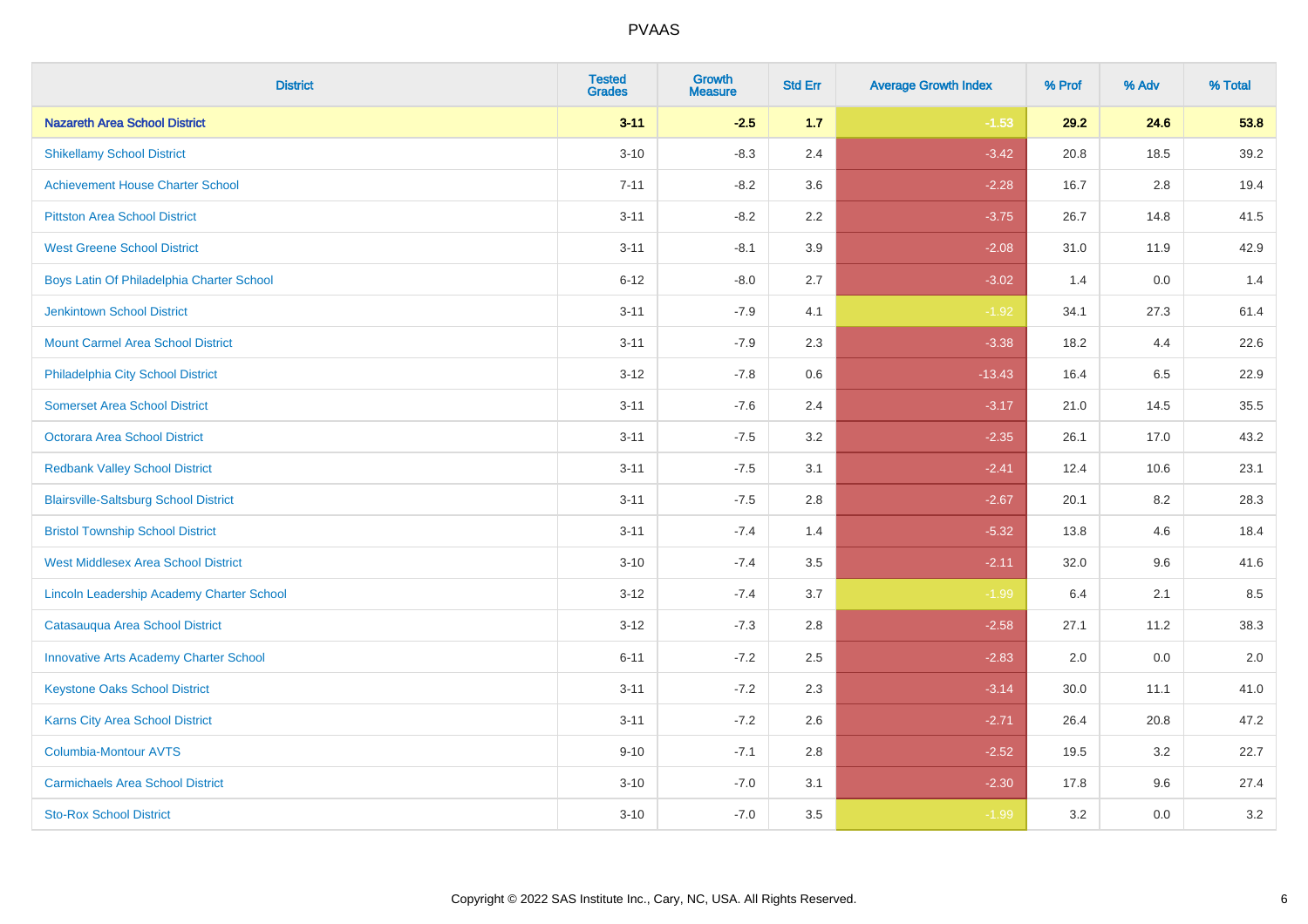| <b>District</b>                                        | <b>Tested</b><br><b>Grades</b> | <b>Growth</b><br><b>Measure</b> | <b>Std Err</b> | <b>Average Growth Index</b> | % Prof | % Adv | % Total |
|--------------------------------------------------------|--------------------------------|---------------------------------|----------------|-----------------------------|--------|-------|---------|
| <b>Nazareth Area School District</b>                   | $3 - 11$                       | $-2.5$                          | 1.7            | $-1.53$                     | 29.2   | 24.6  | 53.8    |
| <b>Berwick Area School District</b>                    | $3 - 11$                       | $-6.9$                          | 2.4            | $-2.84$                     | 22.3   | 11.5  | 33.8    |
| <b>Richland School District</b>                        | $3 - 11$                       | $-6.9$                          | 2.6            | $-2.63$                     | 40.1   | 20.9  | 61.0    |
| <b>Greensburg Salem School District</b>                | $3 - 11$                       | $-6.9$                          | 2.2            | $-3.06$                     | 30.3   | 13.3  | 43.6    |
| <b>Corry Area School District</b>                      | $3 - 11$                       | $-6.8$                          | 2.3            | $-3.01$                     | 24.0   | 8.8   | 32.8    |
| <b>Greater Nanticoke Area School District</b>          | $3 - 12$                       | $-6.8$                          | 2.6            | $-2.58$                     | 15.2   | 8.9   | 24.1    |
| <b>Millersburg Area School District</b>                | $3 - 11$                       | $-6.6$                          | 3.4            | $-1.92$                     | 24.1   | 10.3  | 34.5    |
| <b>Sharon City School District</b>                     | $3 - 11$                       | $-6.5$                          | 2.3            | $-2.79$                     | 13.1   | 5.0   | 18.1    |
| <b>Keystone Education Center Charter School</b>        | $3 - 12$                       | $-6.5$                          | 5.1            | $-1.28$                     | 0.0    | 0.0   | 0.0     |
| <b>Union Area School District</b>                      | $3 - 11$                       | $-6.5$                          | 3.8            | $-1.70$                     | 30.6   | 12.2  | 42.9    |
| Perseus House Charter School Of Excellence             | $6 - 11$                       | $-6.4$                          | 2.6            | $-2.50$                     | 0.9    | 0.0   | 0.9     |
| <b>East Allegheny School District</b>                  | $3 - 11$                       | $-6.4$                          | 3.0            | $-2.11$                     | 21.0   | 7.4   | 28.4    |
| <b>Conemaugh Valley School District</b>                | $3 - 12$                       | $-6.3$                          | 4.1            | $-1.54$                     | 23.7   | 5.1   | 28.8    |
| <b>Wellsboro Area School District</b>                  | $3 - 11$                       | $-6.3$                          | 3.0            | $-2.08$                     | 24.4   | 13.4  | 37.8    |
| <b>Freedom Area School District</b>                    | $3 - 11$                       | $-6.3$                          | 3.1            | $-2.04$                     | 22.9   | 8.4   | 31.3    |
| <b>Riverside School District</b>                       | $3 - 11$                       | $-6.2$                          | 2.7            | $-2.33$                     | 20.8   | 17.0  | 37.7    |
| <b>Environmental Charter School At Frick Park</b>      | $3-9$                          | $-6.2$                          | 3.7            | $-1.67$                     | 25.9   | 3.4   | 29.3    |
| <b>Avonworth School District</b>                       | $3 - 10$                       | $-6.2$                          | 2.3            | $-2.68$                     | 35.9   | 14.1  | 50.0    |
| <b>Eastern York School District</b>                    | $3 - 11$                       | $-6.2$                          | 2.3            | $-2.70$                     | 27.8   | 18.5  | 46.4    |
| <b>Chester Charter Scholars Academy Charter School</b> | $3 - 12$                       | $-6.2$                          | 3.3            | $-1.88$                     | 2.2    | 0.0   | 2.2     |
| <b>Yough School District</b>                           | $3 - 10$                       | $-6.2$                          | 2.7            | $-2.27$                     | 28.9   | 8.8   | 37.7    |
| <b>Cambria Heights School District</b>                 | $3 - 10$                       | $-6.2$                          | 2.9            | $-2.11$                     | 25.0   | 13.0  | 38.0    |
| <b>Ridgway Area School District</b>                    | $3 - 11$                       | $-6.1$                          | 4.0            | $-1.53$                     | 42.2   | 15.6  | 57.8    |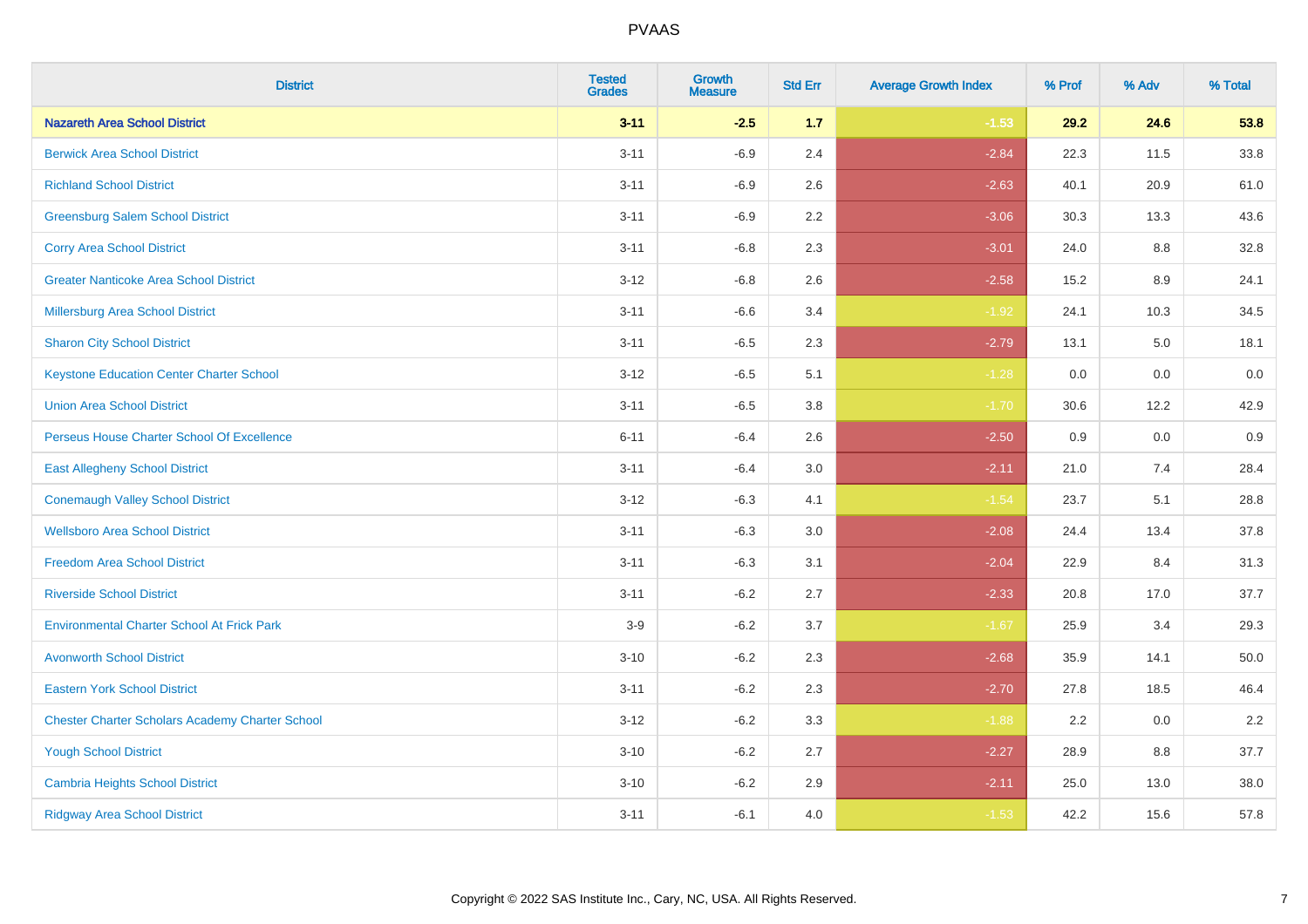| <b>District</b>                                 | <b>Tested</b><br><b>Grades</b> | <b>Growth</b><br><b>Measure</b> | <b>Std Err</b> | <b>Average Growth Index</b> | % Prof | % Adv   | % Total |
|-------------------------------------------------|--------------------------------|---------------------------------|----------------|-----------------------------|--------|---------|---------|
| <b>Nazareth Area School District</b>            | $3 - 11$                       | $-2.5$                          | 1.7            | $-1.53$                     | 29.2   | 24.6    | 53.8    |
| <b>Montour School District</b>                  | $3 - 11$                       | $-6.1$                          | 2.1            | $-2.95$                     | 31.8   | 23.6    | 55.3    |
| <b>Elk Lake School District</b>                 | $3 - 11$                       | $-6.1$                          | 2.9            | $-2.12$                     | 26.3   | 11.6    | 37.9    |
| Mifflinburg Area School District                | $3 - 11$                       | $-6.0$                          | 2.1            | $-2.87$                     | 32.7   | 13.3    | 46.0    |
| <b>Gettysburg Area School District</b>          | $3 - 11$                       | $-6.0$                          | 2.0            | $-3.02$                     | 28.8   | 19.6    | 48.5    |
| <b>Westinghouse Arts Academy Charter School</b> | $9 - 10$                       | $-6.0$                          | 3.3            | $-1.81$                     | 20.2   | $8.9\,$ | 29.1    |
| Southern Huntingdon County School District      | $3 - 11$                       | $-5.9$                          | 3.4            | $-1.76$                     | 32.8   | 4.9     | 37.7    |
| Lehigh Valley Academy Regional Charter School   | $3 - 11$                       | $-5.9$                          | $3.0\,$        | $-1.98$                     | 20.0   | 7.7     | 27.7    |
| <b>Susquenita School District</b>               | $3 - 11$                       | $-5.9$                          | 2.6            | $-2.28$                     | 30.6   | 13.9    | 44.4    |
| <b>Bristol Borough School District</b>          | $3 - 12$                       | $-5.9$                          | 2.9            | $-2.00$                     | 27.8   | 3.3     | 31.1    |
| New Kensington-Arnold School District           | $3 - 11$                       | $-5.8$                          | 3.2            | $-1.80$                     | 10.8   | 1.2     | 12.0    |
| <b>Montgomery Area School District</b>          | $3 - 11$                       | $-5.8$                          | 3.2            | $-1.83$                     | 25.0   | 11.5    | 36.5    |
| <b>Weatherly Area School District</b>           | $3 - 11$                       | $-5.8$                          | $4.0\,$        | $-1.44$                     | 32.1   | 8.9     | 41.1    |
| <b>Rochester Area School District</b>           | $3 - 11$                       | $-5.7$                          | 3.9            | $-1.45$                     | 14.9   | 2.1     | 17.0    |
| Selinsgrove Area School District                | $3 - 12$                       | $-5.7$                          | 2.1            | $-2.74$                     | 25.4   | 13.9    | 39.2    |
| <b>Harmony Area School District</b>             | $3 - 10$                       | $-5.7$                          | 5.0            | $-1.13$                     | 33.3   | $0.0\,$ | 33.3    |
| Mechanicsburg Area School District              | $3 - 11$                       | $-5.7$                          | 1.6            | $-3.48$                     | 35.1   | 16.0    | 51.2    |
| Renaissance Academy Charter School              | $3 - 11$                       | $-5.6$                          | 3.1            | $-1.79$                     | 28.4   | 18.5    | 46.9    |
| <b>City CHS</b>                                 | $10 - 11$                      | $-5.6$                          | 2.4            | $-2.34$                     | 15.9   | 1.5     | 17.4    |
| <b>Millville Area School District</b>           | $3 - 12$                       | $-5.6$                          | 4.4            | $-1.26$                     | 31.4   | 11.4    | 42.9    |
| <b>Chambersburg Area School District</b>        | $3 - 11$                       | $-5.6$                          | 1.3            | $-4.42$                     | 24.2   | 15.2    | 39.4    |
| <b>Wyoming Valley West School District</b>      | $3 - 11$                       | $-5.5$                          | 2.3            | $-2.38$                     | 22.2   | 9.2     | 31.4    |
| <b>Elizabeth Forward School District</b>        | $3 - 11$                       | $-5.5$                          | 2.5            | $-2.25$                     | 32.2   | 12.8    | 45.0    |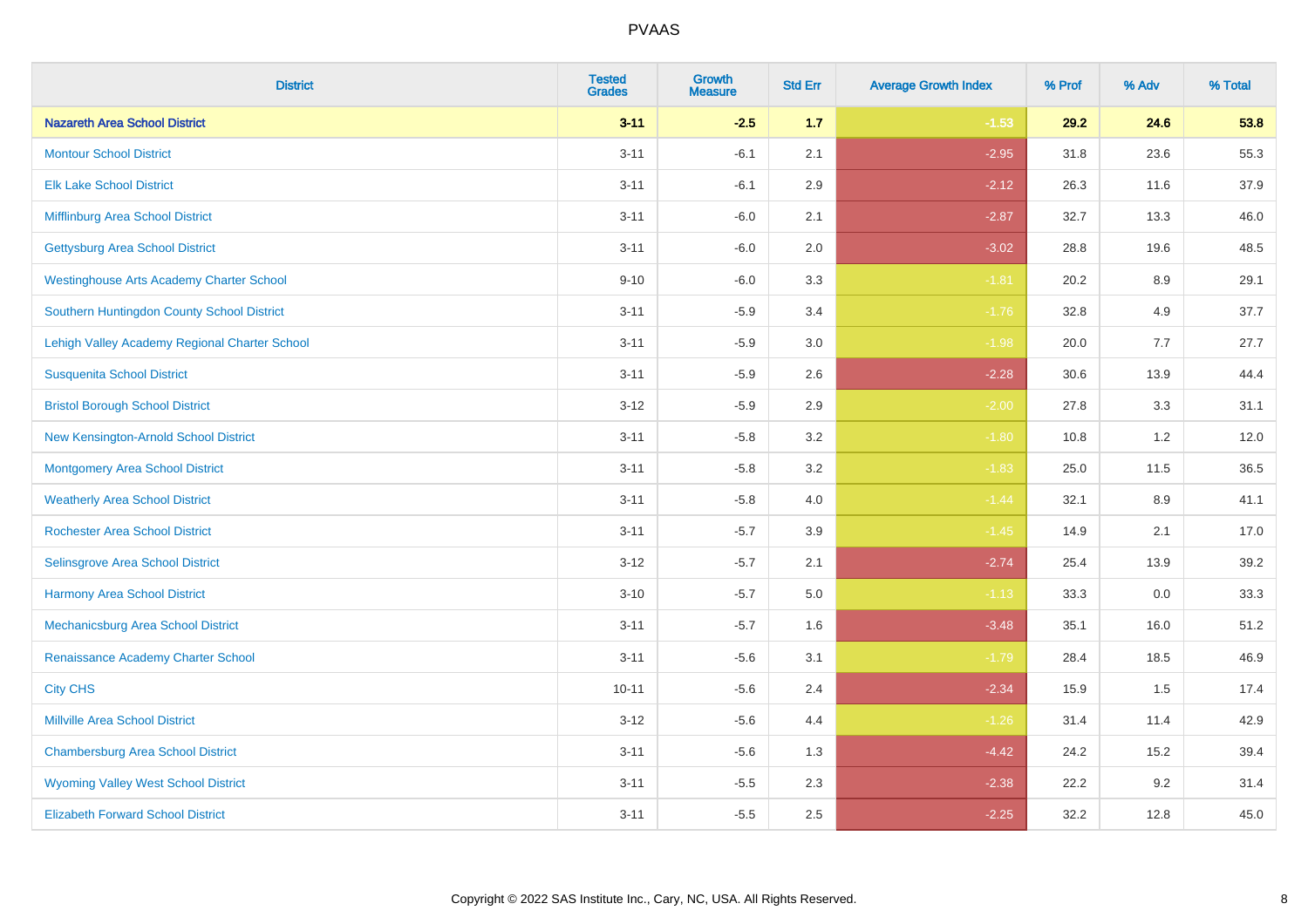| <b>District</b>                                                       | <b>Tested</b><br><b>Grades</b> | Growth<br><b>Measure</b> | <b>Std Err</b> | <b>Average Growth Index</b> | % Prof | % Adv | % Total |
|-----------------------------------------------------------------------|--------------------------------|--------------------------|----------------|-----------------------------|--------|-------|---------|
| <b>Nazareth Area School District</b>                                  | $3 - 11$                       | $-2.5$                   | 1.7            | $-1.53$                     | 29.2   | 24.6  | 53.8    |
| <b>Wyoming Area School District</b>                                   | $3 - 10$                       | $-5.5$                   | 2.5            | $-2.21$                     | 32.0   | 9.6   | 41.6    |
| <b>Baldwin-Whitehall School District</b>                              | $3 - 11$                       | $-5.5$                   | 1.9            | $-2.93$                     | 32.0   | 14.7  | 46.7    |
| <b>Riverside Beaver County School District</b>                        | $3 - 11$                       | $-5.5$                   | 2.7            | $-2.03$                     | 35.8   | 23.2  | 59.0    |
| <b>Cornell School District</b>                                        | $3 - 11$                       | $-5.5$                   | 4.6            | $-1.20$                     | 11.3   | 3.2   | 14.5    |
| <b>Pottsgrove School District</b>                                     | $3 - 11$                       | $-5.5$                   | 2.0            | $-2.78$                     | 28.6   | 10.3  | 38.8    |
| <b>Mount Pleasant Area School District</b>                            | $3 - 11$                       | $-5.4$                   | 2.3            | $-2.37$                     | 33.3   | 8.7   | 42.0    |
| <b>North East School District</b>                                     | $3 - 11$                       | $-5.3$                   | 2.7            | $-1.97$                     | 31.7   | 24.8  | 56.4    |
| <b>Wissahickon School District</b>                                    | $3 - 10$                       | $-5.3$                   | 1.7            | $-3.14$                     | 27.5   | 29.0  | 56.6    |
| <b>Steelton-Highspire School District</b>                             | $3 - 11$                       | $-5.3$                   | 3.2            | $-1.65$                     | 13.9   | 0.0   | 13.9    |
| <b>Connellsville Area School District</b>                             | $3 - 11$                       | $-5.3$                   | 2.0            | $-2.67$                     | 24.2   | 5.0   | 29.1    |
| Schuylkill Haven Area School District                                 | $3 - 11$                       | $-5.3$                   | 2.7            | $-1.96$                     | 22.2   | 11.6  | 33.8    |
| <b>Central Dauphin School District</b>                                | $3 - 11$                       | $-5.2$                   | 1.2            | $-4.24$                     | 29.3   | 8.7   | 38.0    |
| <b>Carlisle Area School District</b>                                  | $3 - 11$                       | $-5.2$                   | 1.7            | $-2.99$                     | 28.0   | 19.3  | 47.3    |
| <b>Moshannon Valley School District</b>                               | $3 - 10$                       | $-5.1$                   | 4.6            | $-1.12$                     | 25.0   | 12.5  | 37.5    |
| <b>Southern Fulton School District</b>                                | $3 - 11$                       | $-5.1$                   | 4.0            | $-1.29$                     | 21.7   | 13.0  | 34.8    |
| Preparatory Charter School Of Mathematics, Science, Tech, And Careers | $9 - 10$                       | $-5.1$                   | 2.5            | $-2.03$                     | 6.3    | 1.4   | 7.7     |
| <b>Propel Charter School-Homestead</b>                                | $3 - 11$                       | $-5.0$                   | 3.9            | $-1.27$                     | 7.3    | 0.0   | 7.3     |
| <b>Northeast Bradford School District</b>                             | $3 - 10$                       | $-5.0$                   | 3.7            | $-1.35$                     | 30.6   | 4.8   | 35.5    |
| <b>Canon-Mcmillan School District</b>                                 | $3 - 11$                       | $-5.0$                   | 1.5            | $-3.25$                     | 30.8   | 28.5  | 59.3    |
| <b>Titusville Area School District</b>                                | $3 - 11$                       | $-5.0$                   | 2.5            | $-1.98$                     | 26.5   | 6.8   | 33.3    |
| <b>Cameron County School District</b>                                 | $3 - 12$                       | $-5.0$                   | 4.4            | $-1.12$                     | 34.9   | 4.8   | 39.7    |
| <b>Pottsville Area School District</b>                                | $3 - 12$                       | $-4.9$                   | 2.1            | $-2.36$                     | 21.8   | 7.9   | 29.6    |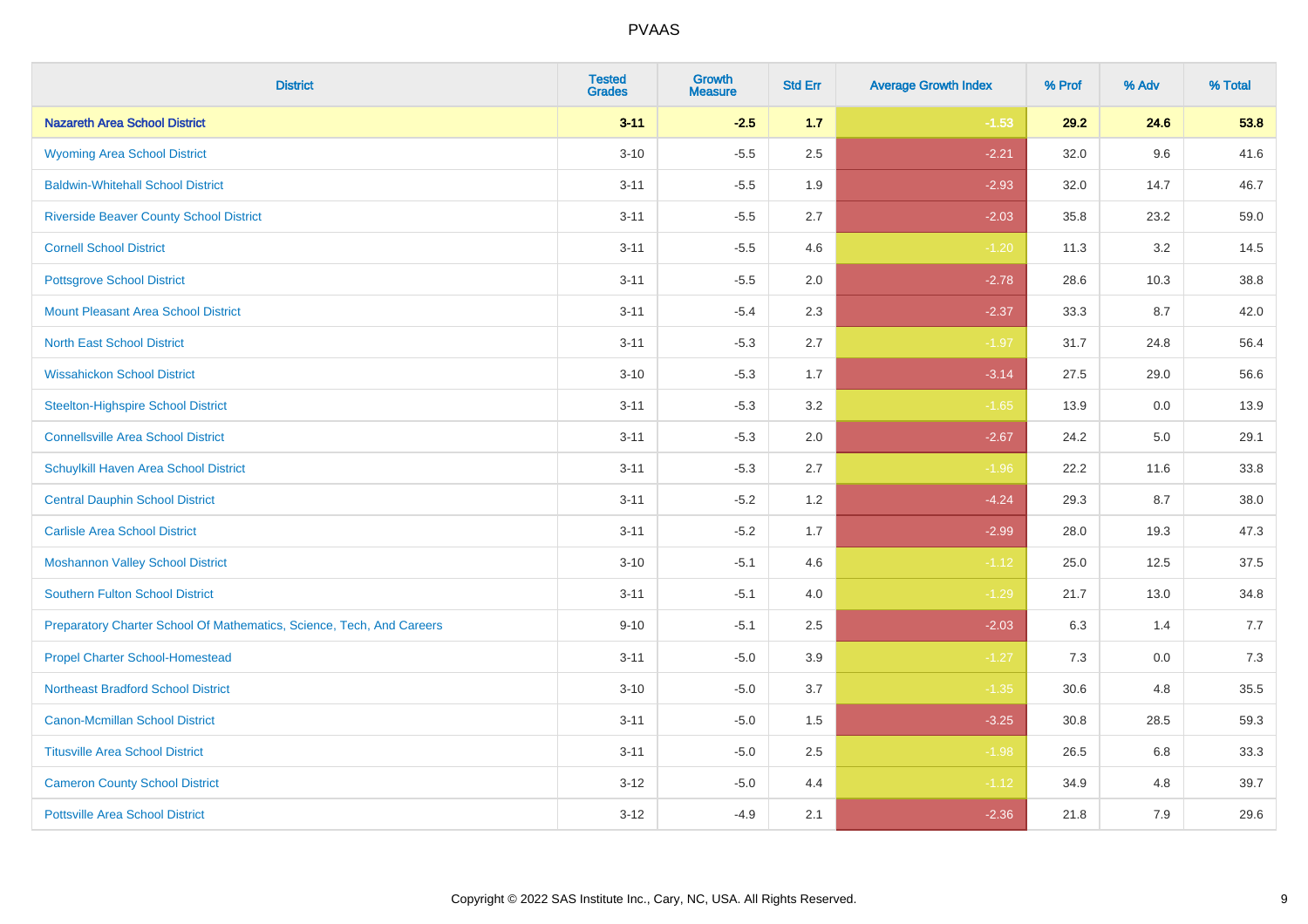| <b>District</b>                              | <b>Tested</b><br><b>Grades</b> | <b>Growth</b><br><b>Measure</b> | <b>Std Err</b> | <b>Average Growth Index</b> | % Prof | % Adv   | % Total |
|----------------------------------------------|--------------------------------|---------------------------------|----------------|-----------------------------|--------|---------|---------|
| <b>Nazareth Area School District</b>         | $3 - 11$                       | $-2.5$                          | $1.7$          | $-1.53$                     | 29.2   | 24.6    | 53.8    |
| East Stroudsburg Area School District        | $3 - 11$                       | $-4.9$                          | 1.4            | $-3.38$                     | 22.7   | 12.5    | 35.2    |
| <b>North Schuylkill School District</b>      | $3 - 11$                       | $-4.7$                          | 2.2            | $-2.16$                     | 20.2   | 11.7    | 31.9    |
| <b>Troy Area School District</b>             | $3 - 10$                       | $-4.7$                          | 3.2            | $-1.46$                     | 22.8   | 16.5    | 39.2    |
| <b>Shenandoah Valley School District</b>     | $3 - 11$                       | $-4.5$                          | 3.5            | $-1.29$                     | 14.3   | 0.0     | 14.3    |
| <b>Susquehanna Community School District</b> | $3 - 11$                       | $-4.5$                          | 3.8            | $-1.19$                     | 31.9   | 8.8     | 40.7    |
| <b>Penn Cambria School District</b>          | $3 - 11$                       | $-4.5$                          | 2.4            | $-1.86$                     | 27.3   | 15.8    | 43.2    |
| <b>Erie City School District</b>             | $3 - 12$                       | $-4.5$                          | 1.4            | $-3.09$                     | 13.4   | 6.7     | 20.1    |
| <b>Bethlehem Area School District</b>        | $3 - 11$                       | $-4.5$                          | 1.1            | $-3.91$                     | 20.4   | 11.3    | 31.7    |
| <b>Bethel Park School District</b>           | $3 - 11$                       | $-4.4$                          | 1.7            | $-2.62$                     | 40.1   | 27.3    | 67.4    |
| <b>Governor Mifflin School District</b>      | $3 - 11$                       | $-4.4$                          | 1.6            | $-2.69$                     | 30.3   | 7.7     | 38.0    |
| Pocono Mountain School District              | $3 - 12$                       | $-4.3$                          | 1.8            | $-2.43$                     | 35.5   | 17.1    | 52.6    |
| <b>Quakertown Community School District</b>  | $3 - 12$                       | $-4.3$                          | $1.5\,$        | $-2.79$                     | 33.8   | 20.1    | 53.8    |
| <b>Charleroi School District</b>             | $3 - 11$                       | $-4.3$                          | 2.7            | $-1.55$                     | 22.2   | 15.9    | 38.1    |
| <b>Woodland Hills School District</b>        | $3 - 12$                       | $-4.2$                          | 2.5            | $-1.66$                     | 10.1   | 1.4     | 11.5    |
| Urban Pathways 6-12 Charter School           | $6 - 11$                       | $-4.1$                          | 5.7            | $-0.72$                     | 0.0    | $0.0\,$ | $0.0\,$ |
| <b>Southern Lehigh School District</b>       | $3 - 11$                       | $-4.1$                          | 2.1            | $-1.94$                     | 39.3   | 28.0    | 67.2    |
| <b>Kiski Area School District</b>            | $3 - 11$                       | $-4.0$                          | 2.0            | $-1.99$                     | 23.1   | 18.2    | 41.3    |
| <b>Towanda Area School District</b>          | $3 - 11$                       | $-4.0$                          | 2.6            | $-1.52$                     | 24.8   | 9.9     | 34.8    |
| <b>Valley Grove School District</b>          | $3 - 10$                       | $-4.0$                          | 5.5            | $-0.72$                     | 68.4   | 15.8    | 84.2    |
| <b>Springfield Township School District</b>  | $3 - 11$                       | $-3.9$                          | 3.1            | $-1.27$                     | 37.2   | 30.8    | 68.1    |
| <b>Monessen City School District</b>         | $3 - 10$                       | $-3.9$                          | 5.6            | $-0.69$                     | 21.0   | 10.5    | 31.6    |
| <b>Dauphin County Technical School</b>       | $9 - 11$                       | $-3.9$                          | 2.3            | $-1.67$                     | 18.3   | 11.1    | 29.3    |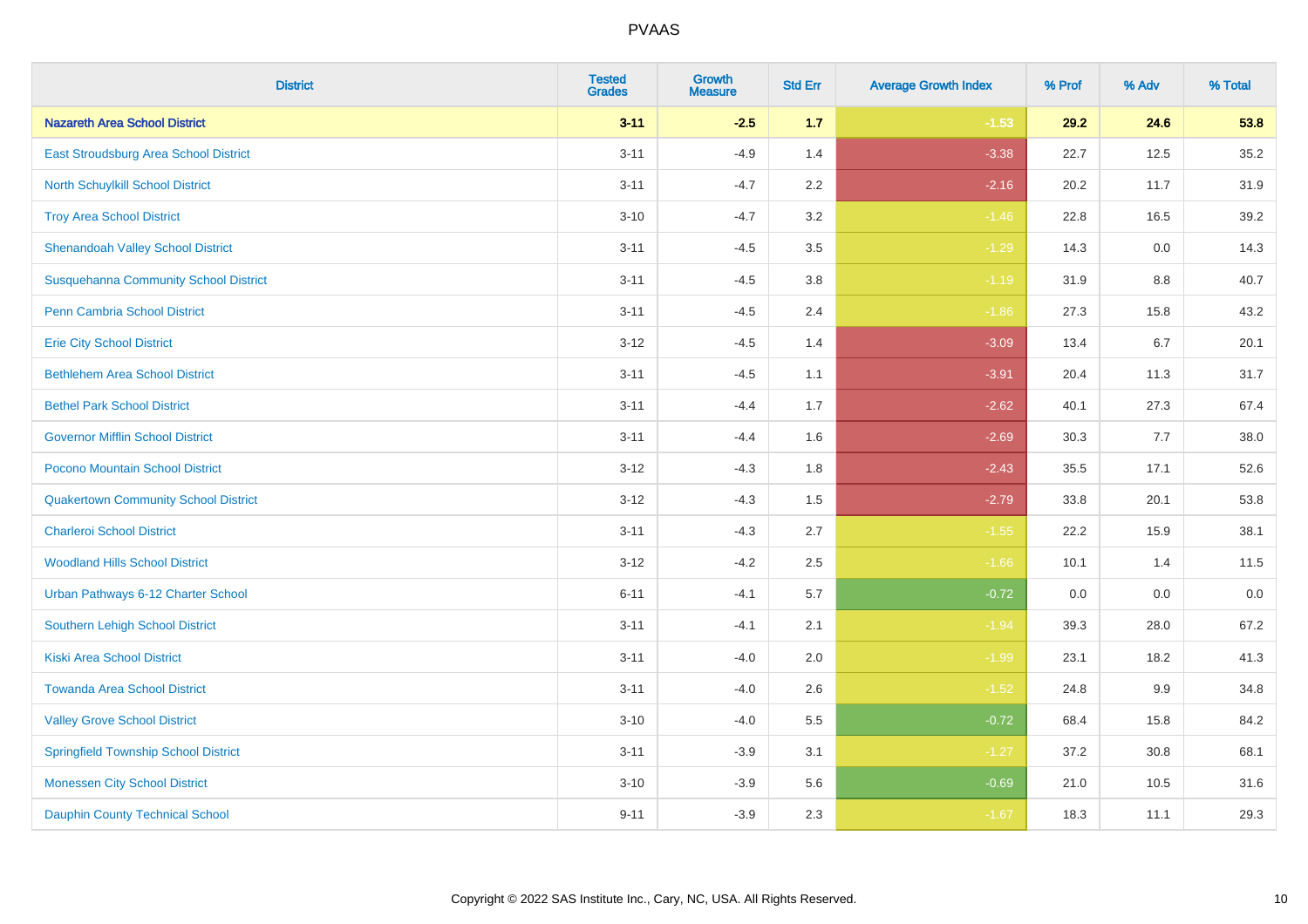| <b>District</b>                                         | <b>Tested</b><br><b>Grades</b> | Growth<br><b>Measure</b> | <b>Std Err</b> | <b>Average Growth Index</b> | % Prof | % Adv   | % Total |
|---------------------------------------------------------|--------------------------------|--------------------------|----------------|-----------------------------|--------|---------|---------|
| <b>Nazareth Area School District</b>                    | $3 - 11$                       | $-2.5$                   | 1.7            | $-1.53$                     | 29.2   | 24.6    | 53.8    |
| <b>Slippery Rock Area School District</b>               | $3 - 11$                       | $-3.8$                   | 2.5            | $-1.56$                     | 30.8   | 21.9    | 52.7    |
| <b>Universal Audenried Charter School</b>               | $9 - 11$                       | $-3.8$                   | 2.5            | $-1.53$                     | 3.0    | 0.5     | 3.5     |
| <b>Laurel Highlands School District</b>                 | $3 - 11$                       | $-3.8$                   | 2.3            | $-1.63$                     | 20.9   | 14.6    | 35.4    |
| <b>Franklin Area School District</b>                    | $3 - 11$                       | $-3.7$                   | 2.6            | $-1.43$                     | 30.5   | 5.9     | 36.4    |
| <b>Parkland School District</b>                         | $3 - 11$                       | $-3.7$                   | 1.2            | $-3.17$                     | 31.4   | 30.6    | 62.0    |
| <b>Chester-Upland School District</b>                   | $3 - 11$                       | $-3.6$                   | 2.6            | $-1.38$                     | 1.6    | $0.0\,$ | 1.6     |
| <b>Sugar Valley Rural Charter School</b>                | $3 - 11$                       | $-3.6$                   | 3.7            | $-0.98$                     | 10.3   | 0.0     | 10.3    |
| <b>Owen J Roberts School District</b>                   | $3 - 11$                       | $-3.5$                   | 1.5            | $-2.27$                     | 36.8   | 24.4    | 61.2    |
| <b>Greater Johnstown School District</b>                | $3 - 11$                       | $-3.5$                   | 2.4            | $-1.45$                     | 10.3   | 1.3     | 11.5    |
| Middletown Area School District                         | $3 - 11$                       | $-3.4$                   | 2.4            | $-1.44$                     | 34.3   | 15.2    | 49.4    |
| <b>Propel Charter School-Montour</b>                    | $3 - 10$                       | $-3.4$                   | 3.6            | $-0.93$                     | 7.7    | 0.0     | 7.7     |
| <b>Mahanoy Area School District</b>                     | $3 - 10$                       | $-3.4$                   | 3.1            | $-1.07$                     | 21.4   | $8.6\,$ | 30.0    |
| <b>Crestwood School District</b>                        | $3 - 11$                       | $-3.4$                   | 2.2            | $-1.52$                     | 33.1   | 21.7    | 54.9    |
| Center For Student Learning Charter School At Pennsbury | $6 - 12$                       | $-3.3$                   | 6.0            | $-0.55$                     | 23.1   | 0.0     | 23.1    |
| <b>Roberto Clemente Charter School</b>                  | $3 - 12$                       | $-3.3$                   | 4.1            | $-0.79$                     | 22.7   | 4.6     | 27.3    |
| <b>Pleasant Valley School District</b>                  | $3 - 11$                       | $-3.3$                   | 1.8            | $-1.80$                     | 28.5   | 10.4    | 39.0    |
| <b>Twin Valley School District</b>                      | $3 - 12$                       | $-3.2$                   | 1.9            | $-1.68$                     | 38.8   | 19.8    | 58.6    |
| <b>Northwest Area School District</b>                   | $3 - 10$                       | $-3.2$                   | 3.3            | $-0.97$                     | 30.4   | 13.0    | 43.5    |
| <b>Susq-Cyber Charter School</b>                        | $9 - 11$                       | $-3.2$                   | 5.8            | $-0.54$                     | 23.8   | 4.8     | 28.6    |
| <b>Oxford Area School District</b>                      | $3 - 11$                       | $-3.1$                   | 1.8            | $-1.77$                     | 27.5   | 14.5    | 42.0    |
| <b>Reynolds School District</b>                         | $3 - 10$                       | $-3.0$                   | 3.5            | $-0.87$                     | 27.3   | 9.1     | 36.4    |
| <b>KIPP Dubois Charter School</b>                       | $9 - 10$                       | $-3.0$                   | 3.1            | $-0.95$                     | 10.0   | 0.0     | 10.0    |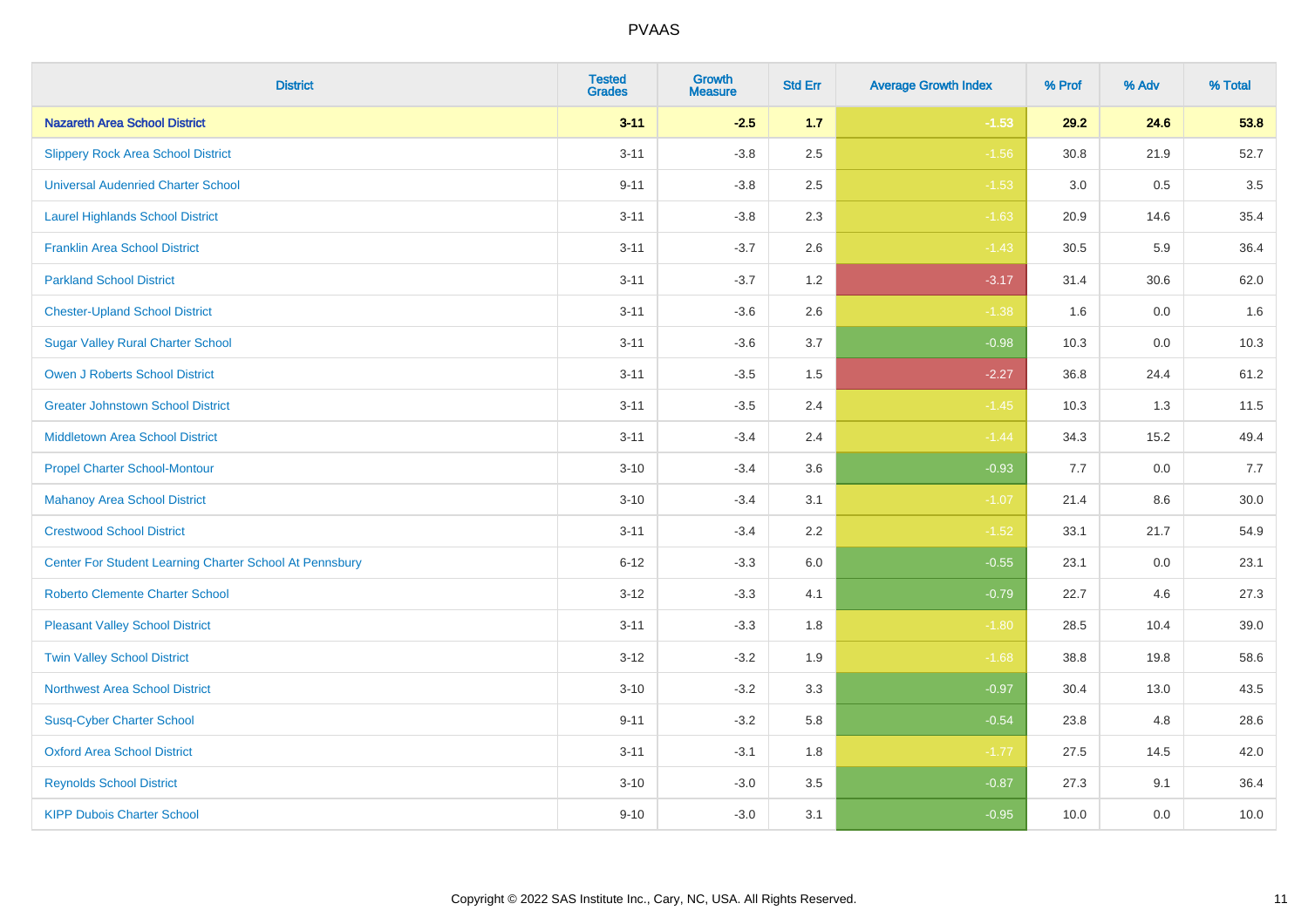| <b>District</b>                             | <b>Tested</b><br><b>Grades</b> | <b>Growth</b><br><b>Measure</b> | <b>Std Err</b> | <b>Average Growth Index</b> | % Prof | % Adv | % Total |
|---------------------------------------------|--------------------------------|---------------------------------|----------------|-----------------------------|--------|-------|---------|
| <b>Nazareth Area School District</b>        | $3 - 11$                       | $-2.5$                          | 1.7            | $-1.53$                     | 29.2   | 24.6  | 53.8    |
| <b>Northgate School District</b>            | $3 - 11$                       | $-3.0$                          | 3.4            | $-0.85$                     | 35.6   | 6.8   | 42.4    |
| <b>Beaver Area School District</b>          | $3 - 10$                       | $-3.0$                          | 2.5            | $-1.16$                     | 25.8   | 27.8  | 53.6    |
| <b>Minersville Area School District</b>     | $3 - 11$                       | $-2.9$                          | 3.4            | $-0.86$                     | 27.4   | 9.7   | 37.1    |
| <b>Boyertown Area School District</b>       | $3 - 11$                       | $-2.9$                          | 1.4            | $-2.06$                     | 30.8   | 22.6  | 53.4    |
| <b>Bucks County Technical High School</b>   | $9 - 10$                       | $-2.9$                          | 2.2            | $-1.29$                     | 27.7   | 10.4  | 38.2    |
| <b>Rose Tree Media School District</b>      | $3 - 10$                       | $-2.8$                          | 2.1            | $-1.33$                     | 35.2   | 29.6  | 64.8    |
| <b>Carbondale Area School District</b>      | $3 - 10$                       | $-2.8$                          | 3.2            | $-0.87$                     | 27.5   | 2.9   | 30.4    |
| <b>Uniontown Area School District</b>       | $3 - 11$                       | $-2.8$                          | 3.1            | $-0.91$                     | 31.7   | 7.3   | 39.0    |
| <b>Dubois Area School District</b>          | $3 - 11$                       | $-2.8$                          | 2.0            | $-1.37$                     | 35.5   | 19.0  | 54.6    |
| <b>Tri-Valley School District</b>           | $3 - 10$                       | $-2.7$                          | 3.9            | $-0.69$                     | 31.0   | 9.5   | 40.5    |
| Hatboro-Horsham School District             | $3 - 11$                       | $-2.7$                          | 1.6            | $-1.65$                     | 27.9   | 17.9  | 45.8    |
| Hollidaysburg Area School District          | $3 - 11$                       | $-2.7$                          | 1.6            | $-1.64$                     | 32.6   | 15.2  | 47.8    |
| <b>Shamokin Area School District</b>        | $3 - 11$                       | $-2.6$                          | 2.5            | $-1.06$                     | 19.6   | 9.8   | 29.3    |
| <b>Nazareth Area School District</b>        | $3 - 11$                       | $-2.5$                          | $1.7$          | $-1.53$                     | 29.2   | 24.6  | 53.8    |
| <b>Mount Union Area School District</b>     | $3 - 10$                       | $-2.5$                          | 2.8            | $-0.89$                     | 19.8   | 5.8   | 25.6    |
| Northwestern Lehigh School District         | $3 - 11$                       | $-2.4$                          | 2.1            | $-1.14$                     | 41.7   | 17.9  | 59.5    |
| <b>Wyomissing Area School District</b>      | $3-12$                         | $-2.4$                          | 2.6            | $-0.92$                     | 25.6   | 28.1  | 53.7    |
| <b>Southeastern Greene School District</b>  | $3 - 10$                       | $-2.3$                          | 4.4            | $-0.53$                     | 29.0   | 9.7   | 38.7    |
| <b>York Academy Regional Charter School</b> | $3 - 11$                       | $-2.3$                          | 4.4            | $-0.52$                     | 23.5   | 2.0   | 25.5    |
| <b>Conneaut School District</b>             | $3 - 12$                       | $-2.3$                          | 2.6            | $-0.91$                     | 27.4   | 9.7   | 37.1    |
| Mastery Charter School - Shoemaker Campus   | $7 - 10$                       | $-2.3$                          | 2.8            | $-0.81$                     | 10.1   | 3.7   | 13.8    |
| Northern Bedford County School District     | $3 - 11$                       | $-2.3$                          | 3.3            | $-0.69$                     | 26.2   | 16.9  | 43.1    |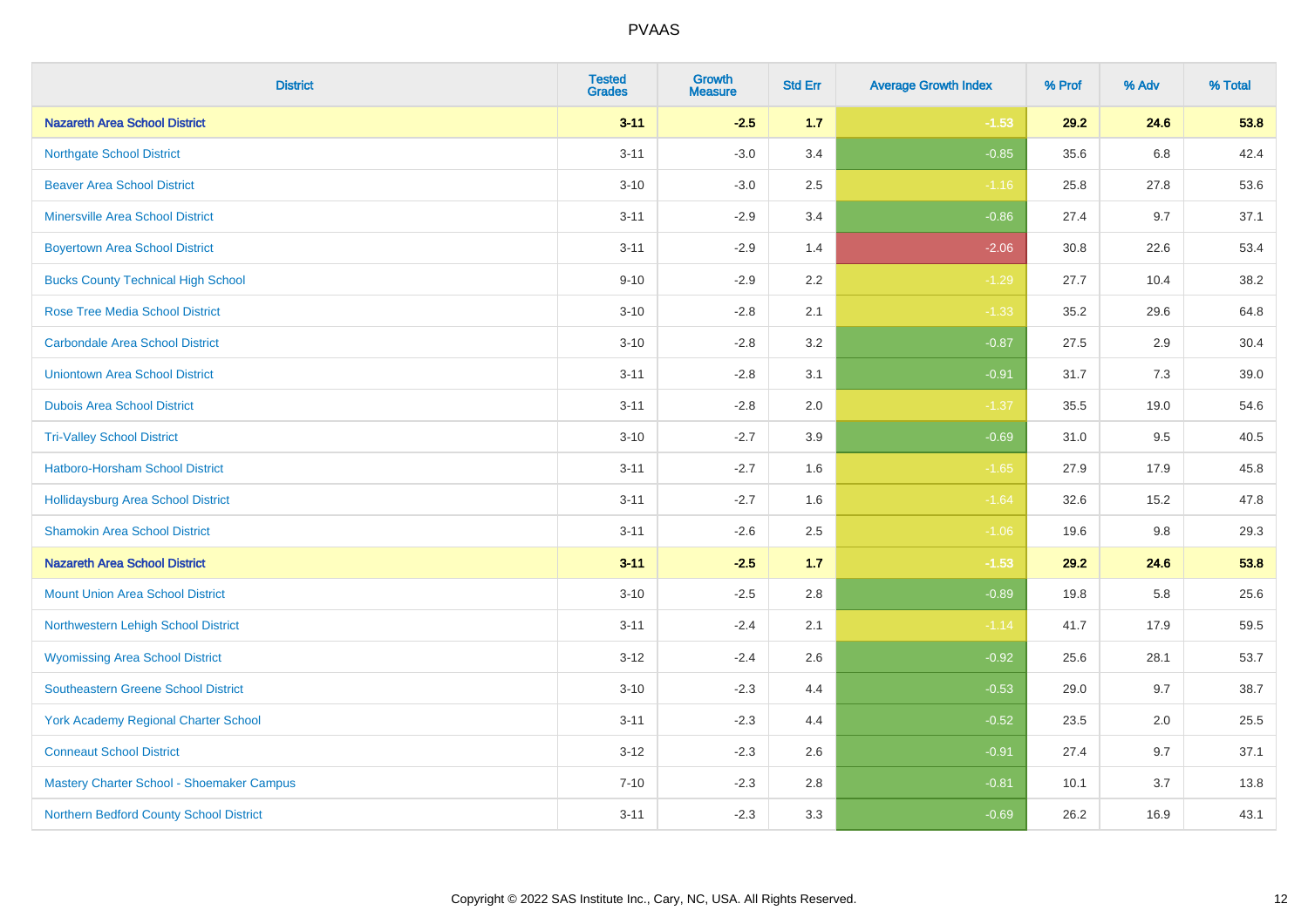| <b>District</b>                                   | <b>Tested</b><br><b>Grades</b> | Growth<br><b>Measure</b> | <b>Std Err</b> | <b>Average Growth Index</b> | % Prof | % Adv   | % Total |
|---------------------------------------------------|--------------------------------|--------------------------|----------------|-----------------------------|--------|---------|---------|
| <b>Nazareth Area School District</b>              | $3 - 11$                       | $-2.5$                   | 1.7            | $-1.53$                     | 29.2   | 24.6    | 53.8    |
| <b>West Chester Area School District</b>          | $3 - 11$                       | $-2.1$                   | 1.2            | $-1.83$                     | 36.4   | 23.2    | 59.6    |
| New Brighton Area School District                 | $3 - 11$                       | $-2.1$                   | 3.2            | $-0.65$                     | 31.5   | 11.1    | 42.6    |
| Propel Charter School - Braddock Hills            | $3 - 11$                       | $-2.1$                   | 3.3            | $-0.63$                     | 4.8    | 3.2     | 8.1     |
| <b>Shaler Area School District</b>                | $3 - 11$                       | $-2.1$                   | 1.8            | $-1.18$                     | 32.0   | 13.0    | 45.0    |
| <b>Carlynton School District</b>                  | $3 - 11$                       | $-2.0$                   | 3.2            | $-0.62$                     | 27.9   | 5.2     | 33.1    |
| <b>Penns Manor Area School District</b>           | $3 - 12$                       | $-1.9$                   | 3.5            | $-0.55$                     | 24.2   | $3.8\,$ | 28.0    |
| <b>Allegheny Valley School District</b>           | $3 - 11$                       | $-1.9$                   | 3.9            | $-0.48$                     | 31.8   | 11.4    | 43.2    |
| <b>Lakeview School District</b>                   | $3 - 11$                       | $-1.9$                   | 3.5            | $-0.53$                     | 41.5   | 12.3    | 53.8    |
| <b>Farrell Area School District</b>               | $3 - 11$                       | $-1.9$                   | 4.2            | $-0.44$                     | 9.3    | 11.6    | 20.9    |
| <b>Chichester School District</b>                 | $3 - 11$                       | $-1.8$                   | 4.2            | $-0.44$                     | 40.0   | 14.0    | 54.0    |
| <b>Bradford Area School District</b>              | $3 - 12$                       | $-1.8$                   | 2.3            | $-0.79$                     | 31.2   | 16.7    | 47.9    |
| <b>Forest Area School District</b>                | $3 - 11$                       | $-1.8$                   | 4.7            | $-0.37$                     | 18.9   | 15.1    | 34.0    |
| <b>Mastery Charter High School-Lenfest Campus</b> | $7 - 11$                       | $-1.8$                   | 5.8            | $-0.30$                     | 26.3   | 0.0     | 26.3    |
| <b>Albert Gallatin Area School District</b>       | $3 - 11$                       | $-1.7$                   | 2.3            | $-0.72$                     | 31.9   | 20.7    | 52.7    |
| <b>Clairton City School District</b>              | $3 - 11$                       | $-1.6$                   | 5.0            | $-0.32$                     | 3.8    | 0.5     | 4.4     |
| <b>Burrell School District</b>                    | $3 - 11$                       | $-1.5$                   | 3.3            | $-0.44$                     | 27.8   | 17.7    | 45.6    |
| <b>Clearfield Area School District</b>            | $3 - 10$                       | $-1.3$                   | 3.7            | $-0.34$                     | 43.9   | 24.6    | 68.4    |
| <b>Highlands School District</b>                  | $3 - 11$                       | $-1.3$                   | 2.3            | $-0.55$                     | 32.6   | 10.5    | 43.0    |
| <b>Bangor Area School District</b>                | $3 - 12$                       | $-1.2$                   | 2.0            | $-0.60$                     | 25.8   | 12.7    | 38.5    |
| <b>Forest City Regional School District</b>       | $3 - 12$                       | $-1.2$                   | 3.6            | $-0.33$                     | 26.5   | 8.2     | 34.7    |
| <b>Lebanon School District</b>                    | $3 - 11$                       | $-1.2$                   | 1.9            | $-0.63$                     | 15.2   | 6.4     | 21.6    |
| <b>Claysburg-Kimmel School District</b>           | $3 - 11$                       | $-1.2$                   | 5.2            | $-0.22$                     | 5.0    | 0.0     | 5.0     |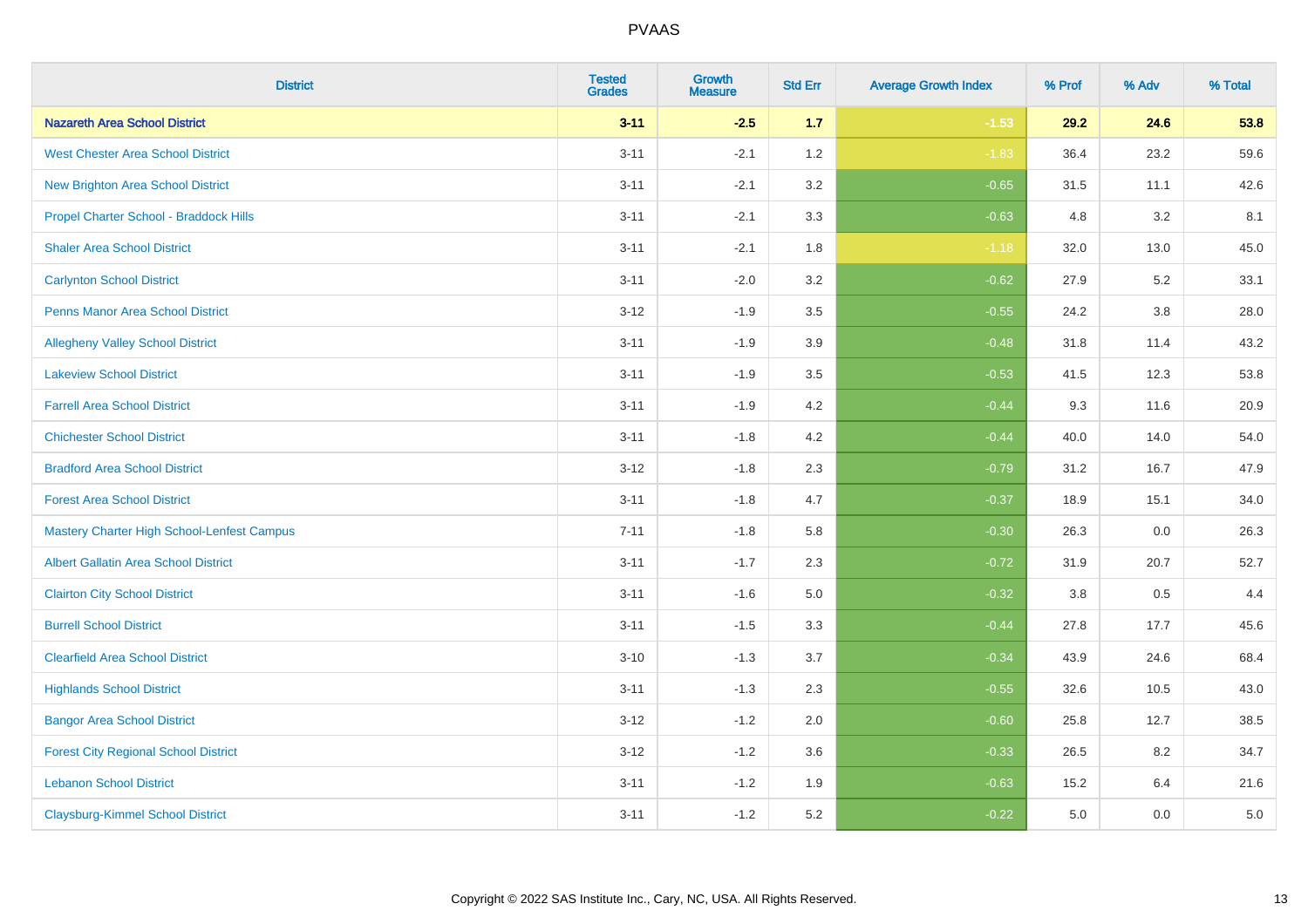| <b>District</b>                           | <b>Tested</b><br><b>Grades</b> | <b>Growth</b><br><b>Measure</b> | <b>Std Err</b> | <b>Average Growth Index</b> | % Prof | % Adv | % Total |
|-------------------------------------------|--------------------------------|---------------------------------|----------------|-----------------------------|--------|-------|---------|
| <b>Nazareth Area School District</b>      | $3 - 11$                       | $-2.5$                          | $1.7$          | $-1.53$                     | 29.2   | 24.6  | 53.8    |
| <b>Columbia Borough School District</b>   | $3 - 12$                       | $-1.1$                          | 3.6            | $-0.31$                     | 17.2   | 1.7   | 19.0    |
| <b>Ferndale Area School District</b>      | $3 - 10$                       | $-1.1$                          | 4.1            | $-0.27$                     | 21.0   | 7.9   | 29.0    |
| <b>Norwin School District</b>             | $3 - 11$                       | $-1.1$                          | 1.6            | $-0.70$                     | 37.7   | 27.6  | 65.2    |
| <b>Evergreen Community Charter School</b> | $6 - 11$                       | $-1.1$                          | 4.7            | $-0.23$                     | 34.6   | 26.9  | 61.5    |
| <b>Pine Grove Area School District</b>    | $3 - 11$                       | $-1.1$                          | 3.0            | $-0.36$                     | 29.5   | 14.3  | 43.8    |
| <b>Everett Area School District</b>       | $3 - 11$                       | $-1.1$                          | 3.1            | $-0.34$                     | 34.2   | 13.2  | 47.4    |
| <b>Schuylkill Valley School District</b>  | $3 - 11$                       | $-1.0$                          | 2.2            | $-0.47$                     | 29.8   | 20.2  | 50.0    |
| <b>Westmont Hilltop School District</b>   | $3 - 11$                       | $-1.0$                          | 2.8            | $-0.36$                     | 33.3   | 14.7  | 48.0    |
| <b>South Eastern School District</b>      | $3 - 11$                       | $-1.0$                          | 1.8            | $-0.55$                     | 36.4   | 17.1  | 53.5    |
| <b>Exeter Township School District</b>    | $3 - 11$                       | $-1.0$                          | 1.7            | $-0.58$                     | 27.2   | 15.6  | 42.8    |
| South Allegheny School District           | $3 - 11$                       | $-0.9$                          | 3.1            | $-0.30$                     | 23.8   | 2.5   | 26.2    |
| <b>Palmerton Area School District</b>     | $3 - 11$                       | $-0.9$                          | 2.7            | $-0.34$                     | 34.3   | 14.3  | 48.6    |
| <b>Blacklick Valley School District</b>   | $3 - 11$                       | $-0.9$                          | 3.9            | $-0.23$                     | 7.7    | $7.7$ | 15.4    |
| <b>Cranberry Area School District</b>     | $3-12$                         | $-0.9$                          | 3.1            | $-0.29$                     | 25.5   | 9.7   | 35.2    |
| <b>MaST Community Charter School</b>      | $3 - 10$                       | $-0.9$                          | 2.5            | $-0.34$                     | 25.0   | 21.6  | 46.6    |
| Lehigh Career & Technical Institute       | $10 - 12$                      | $-0.7$                          | 6.3            | $-0.11$                     | 36.4   | 4.6   | 40.9    |
| Jeannette City School District            | $3 - 11$                       | $-0.7$                          | 3.4            | $-0.20$                     | 26.8   | 4.1   | 30.9    |
| <b>Fort Cherry School District</b>        | $3 - 10$                       | $-0.7$                          | 3.1            | $-0.21$                     | 30.6   | 14.1  | 44.7    |
| Northern Lebanon School District          | $3 - 11$                       | $-0.7$                          | 2.3            | $-0.29$                     | 18.8   | 6.8   | 25.6    |
| South Side Area School District           | $3 - 11$                       | $-0.6$                          | 3.1            | $-0.19$                     | 24.0   | 28.0  | 52.0    |
| <b>Fairfield Area School District</b>     | $3 - 11$                       | $-0.5$                          | 3.6            | $-0.13$                     | 43.9   | 6.1   | 50.0    |
| Portage Area School District              | $3 - 10$                       | $-0.5$                          | 3.3            | $-0.14$                     | 27.0   | 20.6  | 47.6    |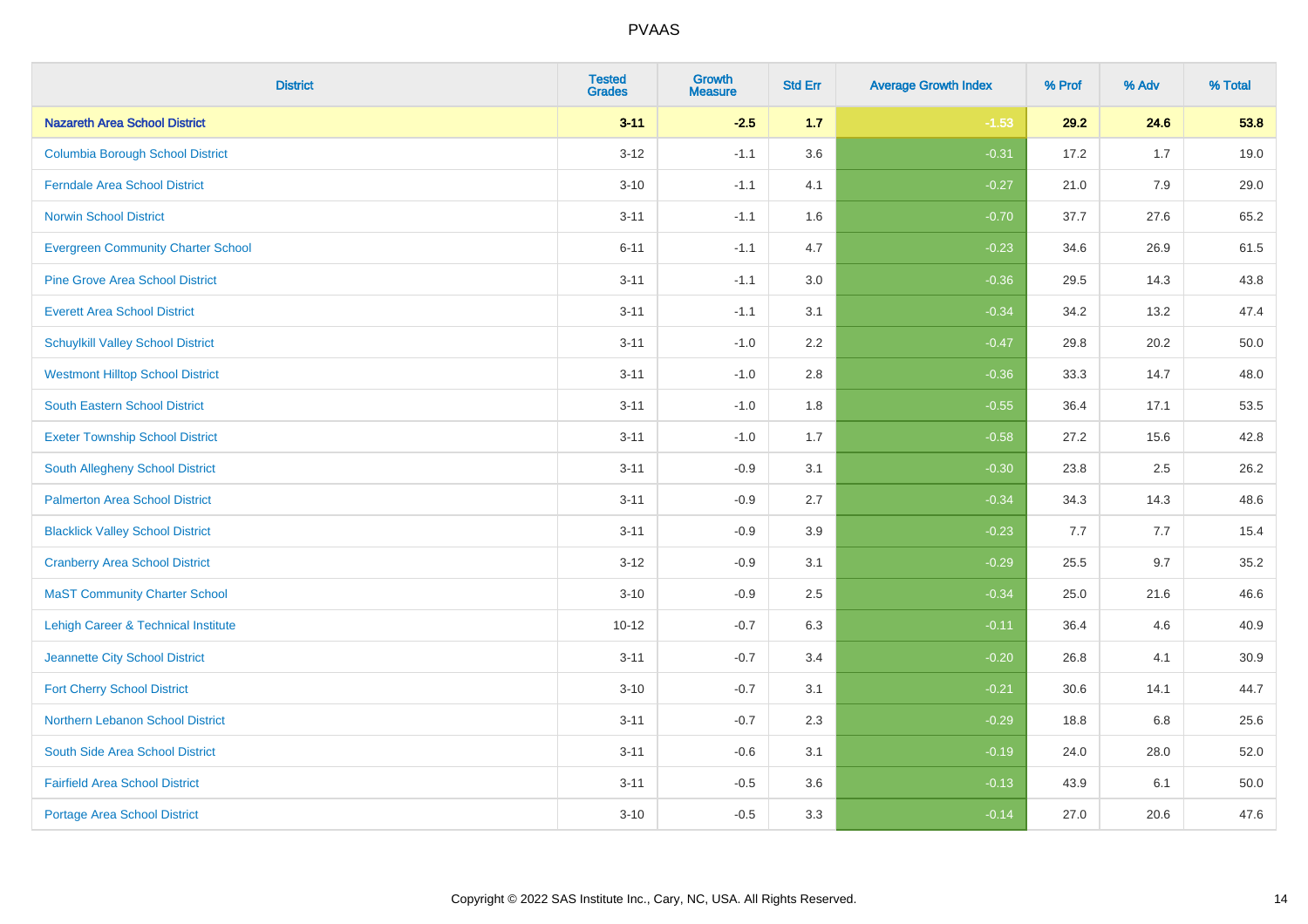| <b>District</b>                                  | <b>Tested</b><br><b>Grades</b> | <b>Growth</b><br><b>Measure</b> | <b>Std Err</b> | <b>Average Growth Index</b> | % Prof | % Adv | % Total |
|--------------------------------------------------|--------------------------------|---------------------------------|----------------|-----------------------------|--------|-------|---------|
| <b>Nazareth Area School District</b>             | $3 - 11$                       | $-2.5$                          | 1.7            | $-1.53$                     | 29.2   | 24.6  | 53.8    |
| <b>Otto-Eldred School District</b>               | $3 - 11$                       | $-0.5$                          | 3.5            | $-0.13$                     | 35.8   | 10.5  | 46.3    |
| <b>Brockway Area School District</b>             | $3 - 11$                       | $-0.4$                          | 3.5            | $-0.11$                     | 41.2   | 13.8  | 55.0    |
| <b>Central Greene School District</b>            | $3 - 11$                       | $-0.4$                          | 2.5            | $-0.15$                     | 27.8   | 14.8  | 42.6    |
| Northern Cambria School District                 | $3 - 11$                       | $-0.3$                          | 3.4            | $-0.09$                     | 26.5   | 1.2   | 27.7    |
| <b>Wilson Area School District</b>               | $3 - 11$                       | $-0.3$                          | 2.4            | $-0.12$                     | 35.4   | 14.6  | 50.0    |
| <b>Greencastle-Antrim School District</b>        | $3 - 11$                       | $-0.3$                          | 2.0            | $-0.14$                     | 30.9   | 22.2  | 53.1    |
| <b>Harrisburg City School District</b>           | $3 - 11$                       | $-0.2$                          | 2.0            | $-0.11$                     | 6.0    | 2.0   | 8.0     |
| <b>Freeport Area School District</b>             | $3 - 10$                       | $-0.2$                          | 2.1            | $-0.10$                     | 37.4   | 29.8  | 67.2    |
| Southern Tioga School District                   | $3 - 11$                       | $-0.1$                          | 2.8            | $-0.03$                     | 26.3   | 10.3  | 36.6    |
| <b>Warren County School District</b>             | $3 - 11$                       | $-0.1$                          | 1.6            | $-0.06$                     | 26.7   | 9.7   | 36.4    |
| <b>Penn Hills School District</b>                | $3 - 11$                       | 0.0                             | 2.4            | 0.02                        | 18.4   | 7.1   | 25.6    |
| Altoona Area School District                     | $3 - 12$                       | 0.1                             | 1.5            | 0.07                        | 29.0   | 13.8  | 42.8    |
| Community Academy Of Philadelphia Charter School | $3 - 11$                       | 0.1                             | 2.6            | 0.06                        | 9.7    | 2.6   | 12.4    |
| <b>Garnet Valley School District</b>             | $3 - 10$                       | 0.2                             | 1.7            | 0.13                        | 34.9   | 26.4  | 61.3    |
| <b>Central Columbia School District</b>          | $3 - 12$                       | 0.3                             | 2.3            | 0.12                        | 25.4   | 37.6  | 63.0    |
| <b>Ridley School District</b>                    | $3 - 12$                       | 0.3                             | 1.6            | 0.21                        | 32.0   | 10.7  | 42.6    |
| Shippensburg Area School District                | $3 - 11$                       | 0.5                             | 1.8            | 0.26                        | 23.5   | 22.8  | 46.3    |
| <b>Wilson School District</b>                    | $3-12$                         | 0.5                             | 1.5            | 0.32                        | 30.4   | 25.5  | 55.9    |
| Pennsylvania Cyber Charter School                | $3 - 11$                       | 0.6                             | 1.5            | 0.37                        | 20.8   | 8.1   | 28.9    |
| <b>Hamburg Area School District</b>              | $3 - 11$                       | 0.6                             | 2.4            | 0.25                        | 28.0   | 15.5  | 43.6    |
| <b>New Foundations Charter School</b>            | $3 - 11$                       | 0.6                             | 2.2            | 0.29                        | 22.4   | 4.0   | 26.4    |
| <b>Tech Freire Charter School</b>                | $9 - 11$                       | 0.7                             | 2.5            | 0.27                        | 3.6    | 0.0   | 3.6     |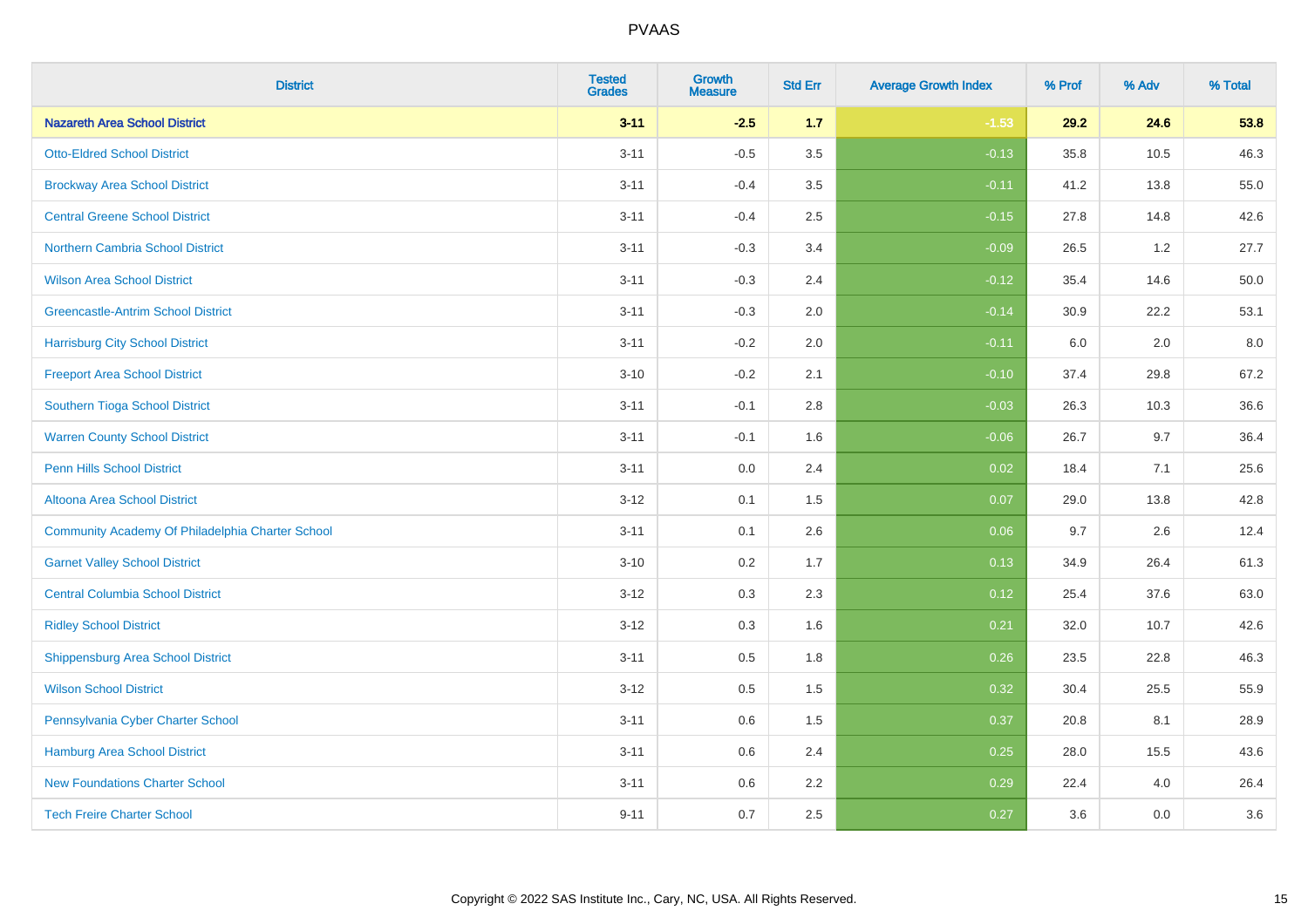| <b>District</b>                                    | <b>Tested</b><br><b>Grades</b> | <b>Growth</b><br><b>Measure</b> | <b>Std Err</b> | <b>Average Growth Index</b> | % Prof | % Adv | % Total |
|----------------------------------------------------|--------------------------------|---------------------------------|----------------|-----------------------------|--------|-------|---------|
| <b>Nazareth Area School District</b>               | $3 - 11$                       | $-2.5$                          | 1.7            | $-1.53$                     | 29.2   | 24.6  | 53.8    |
| <b>Jersey Shore Area School District</b>           | $3 - 11$                       | 0.7                             | 2.5            | 0.27                        | 39.3   | 13.6  | 52.9    |
| <b>Seneca Valley School District</b>               | $3 - 11$                       | 0.8                             | 1.4            | 0.54                        | 40.6   | 25.2  | 65.8    |
| <b>Marion Center Area School District</b>          | $3 - 10$                       | 0.8                             | 2.9            | 0.27                        | 23.3   | 11.1  | 34.4    |
| <b>Hopewell Area School District</b>               | $3 - 11$                       | 0.8                             | 2.6            | 0.31                        | 34.5   | 12.4  | 46.9    |
| <b>Tidioute Community Charter School</b>           | $3 - 11$                       | 0.8                             | 4.4            | 0.19                        | 18.1   | 6.9   | 25.0    |
| Daniel Boone Area School District                  | $3 - 12$                       | 0.9                             | 1.9            | 0.46                        | 28.9   | 22.0  | 51.0    |
| <b>Abington School District</b>                    | $3 - 10$                       | 0.9                             | 1.6            | 0.57                        | 29.7   | 28.7  | 58.4    |
| <b>Upper Adams School District</b>                 | $3 - 11$                       | 0.9                             | 2.5            | 0.37                        | 33.0   | 17.0  | 50.0    |
| South Williamsport Area School District            | $3 - 10$                       | 0.9                             | 3.1            | 0.31                        | 38.4   | 11.6  | 50.0    |
| <b>Bensalem Township School District</b>           | $3 - 11$                       | 1.0                             | 1.6            | 0.63                        | 24.3   | 10.7  | 34.9    |
| <b>Tulpehocken Area School District</b>            | $3 - 12$                       | 1.0                             | 4.9            | 0.20                        | 11.5   | 23.1  | 34.6    |
| <b>Wattsburg Area School District</b>              | $3 - 11$                       | 1.0                             | 2.7            | 0.36                        | 20.4   | 12.4  | 32.7    |
| <b>Annville-Cleona School District</b>             | $3 - 12$                       | 1.1                             | 2.4            | 0.45                        | 34.8   | 13.6  | 48.5    |
| <b>Upper Moreland Township School District</b>     | $3 - 11$                       | 1.1                             | 2.0            | 0.56                        | 24.8   | 26.6  | 51.3    |
| <b>North Star School District</b>                  | $3 - 11$                       | 1.1                             | 3.3            | 0.34                        | 26.2   | 20.0  | 46.2    |
| Philadelphia Electrical & Tech Charter High School | $10 - 10$                      | $1.2\,$                         | 2.6            | 0.45                        | 0.9    | 0.0   | 0.9     |
| <b>Springfield School District</b>                 | $3 - 11$                       | 1.2                             | 1.7            | 0.69                        | 31.8   | 25.2  | 56.9    |
| <b>Penn-Delco School District</b>                  | $3 - 11$                       | 1.3                             | 1.8            | 0.75                        | 26.5   | 12.6  | 39.1    |
| <b>Brentwood Borough School District</b>           | $3 - 11$                       | 1.3                             | 3.0            | 0.44                        | 20.2   | 16.0  | 36.2    |
| <b>MaST Community Charter School II</b>            | $3 - 10$                       | 1.4                             | 3.0            | 0.45                        | 16.1   | 4.6   | 20.7    |
| <b>Oley Valley School District</b>                 | $3 - 11$                       | 1.4                             | 2.4            | 0.56                        | 37.4   | 23.9  | 61.4    |
| <b>Reach Cyber Charter School</b>                  | $3 - 11$                       | 1.4                             | 3.6            | 0.40                        | 32.9   | 15.2  | 48.1    |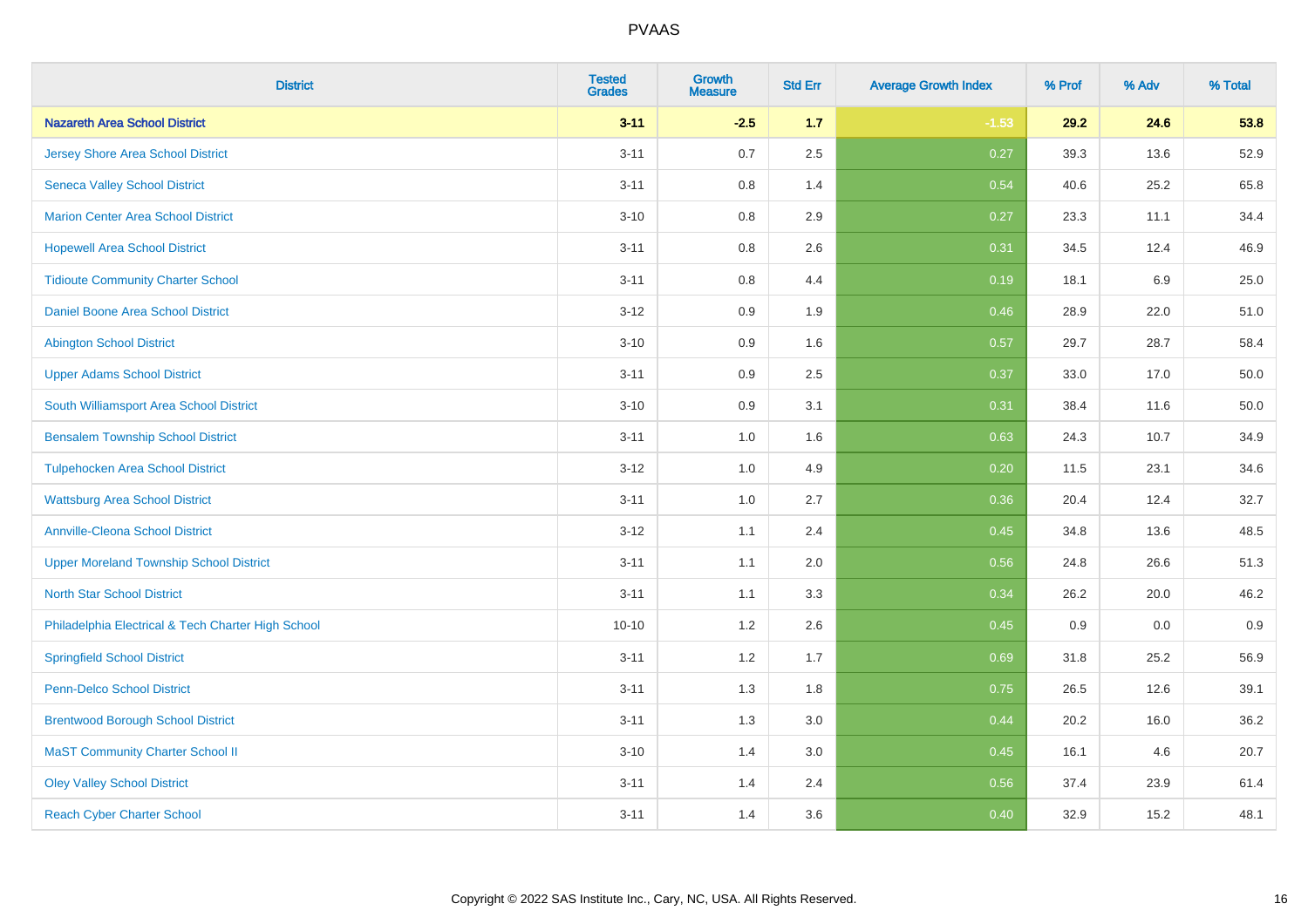| <b>District</b>                           | <b>Tested</b><br><b>Grades</b> | <b>Growth</b><br><b>Measure</b> | <b>Std Err</b> | <b>Average Growth Index</b> | % Prof | % Adv | % Total |
|-------------------------------------------|--------------------------------|---------------------------------|----------------|-----------------------------|--------|-------|---------|
| <b>Nazareth Area School District</b>      | $3 - 11$                       | $-2.5$                          | 1.7            | $-1.53$                     | 29.2   | 24.6  | 53.8    |
| <b>Tunkhannock Area School District</b>   | $3 - 11$                       | 1.4                             | 2.0            | 0.71                        | 29.8   | 18.1  | 47.9    |
| <b>Haverford Township School District</b> | $3 - 11$                       | 1.4                             | 1.4            | 1.05                        | 36.7   | 26.3  | 63.0    |
| <b>Centennial School District</b>         | $3 - 10$                       | 1.5                             | 1.5            | 0.98                        | 23.6   | 12.4  | 36.0    |
| <b>Moon Area School District</b>          | $3 - 11$                       | 1.5                             | 1.8            | 0.86                        | 34.5   | 25.5  | 60.0    |
| <b>Avella Area School District</b>        | $3 - 12$                       | 1.6                             | 4.7            | 0.34                        | 34.8   | 7.2   | 42.0    |
| Juniata Valley School District            | $3 - 11$                       | 1.6                             | 3.2            | 0.51                        | 23.1   | 9.4   | 32.5    |
| <b>Shenango Area School District</b>      | $3 - 11$                       | 1.7                             | 3.2            | 0.52                        | 41.4   | 13.8  | 55.3    |
| <b>Lewisburg Area School District</b>     | $3 - 11$                       | 1.7                             | 2.4            | 0.72                        | 35.9   | 35.9  | 71.8    |
| <b>Forest Hills School District</b>       | $3 - 11$                       | 1.8                             | 2.5            | 0.71                        | 28.8   | 10.3  | 39.1    |
| West Jefferson Hills School District      | $3 - 11$                       | 1.9                             | 1.9            | 0.99                        | 34.8   | 27.3  | 62.1    |
| <b>Pottstown School District</b>          | $3 - 12$                       | 2.0                             | 2.2            | 0.88                        | 19.4   | 6.2   | 25.6    |
| <b>Blackhawk School District</b>          | $3 - 11$                       | 2.0                             | 2.3            | 0.87                        | 34.6   | 20.7  | 55.3    |
| <b>Bethlehem-Center School District</b>   | $3 - 10$                       | 2.1                             | 3.5            | 0.59                        | 32.3   | 4.6   | 36.9    |
| Esperanza Academy Charter School          | $4 - 11$                       | 2.1                             | 2.1            | 1.01                        | 14.2   | 3.6   | 17.8    |
| <b>Upper Dublin School District</b>       | $3 - 12$                       | 2.1                             | 1.8            | 1.19                        | 34.7   | 30.0  | 64.7    |
| <b>Solanco School District</b>            | $3 - 11$                       | 2.2                             | 1.8            | 1.18                        | 27.2   | 15.0  | 42.3    |
| <b>Mercer Area School District</b>        | $3 - 11$                       | 2.2                             | 3.1            | 0.70                        | 24.4   | 11.8  | 36.2    |
| <b>Belmont Charter School</b>             | $3 - 10$                       | 2.2                             | 3.4            | 0.64                        | 5.3    | 1.8   | $7.0$   |
| <b>West Shore School District</b>         | $3 - 12$                       | 2.2                             | 1.3            | 1.68                        | 31.8   | 15.2  | 47.1    |
| Mt Lebanon School District                | $3 - 11$                       | 2.4                             | 1.3            | 1.79                        | 39.3   | 37.4  | 76.8    |
| <b>Conestoga Valley School District</b>   | $3 - 11$                       | 2.4                             | 1.7            | 1.43                        | 35.0   | 23.5  | 58.5    |
| <b>South Western School District</b>      | $3 - 12$                       | 2.5                             | 1.7            | 1.48                        | 36.2   | 19.7  | 55.9    |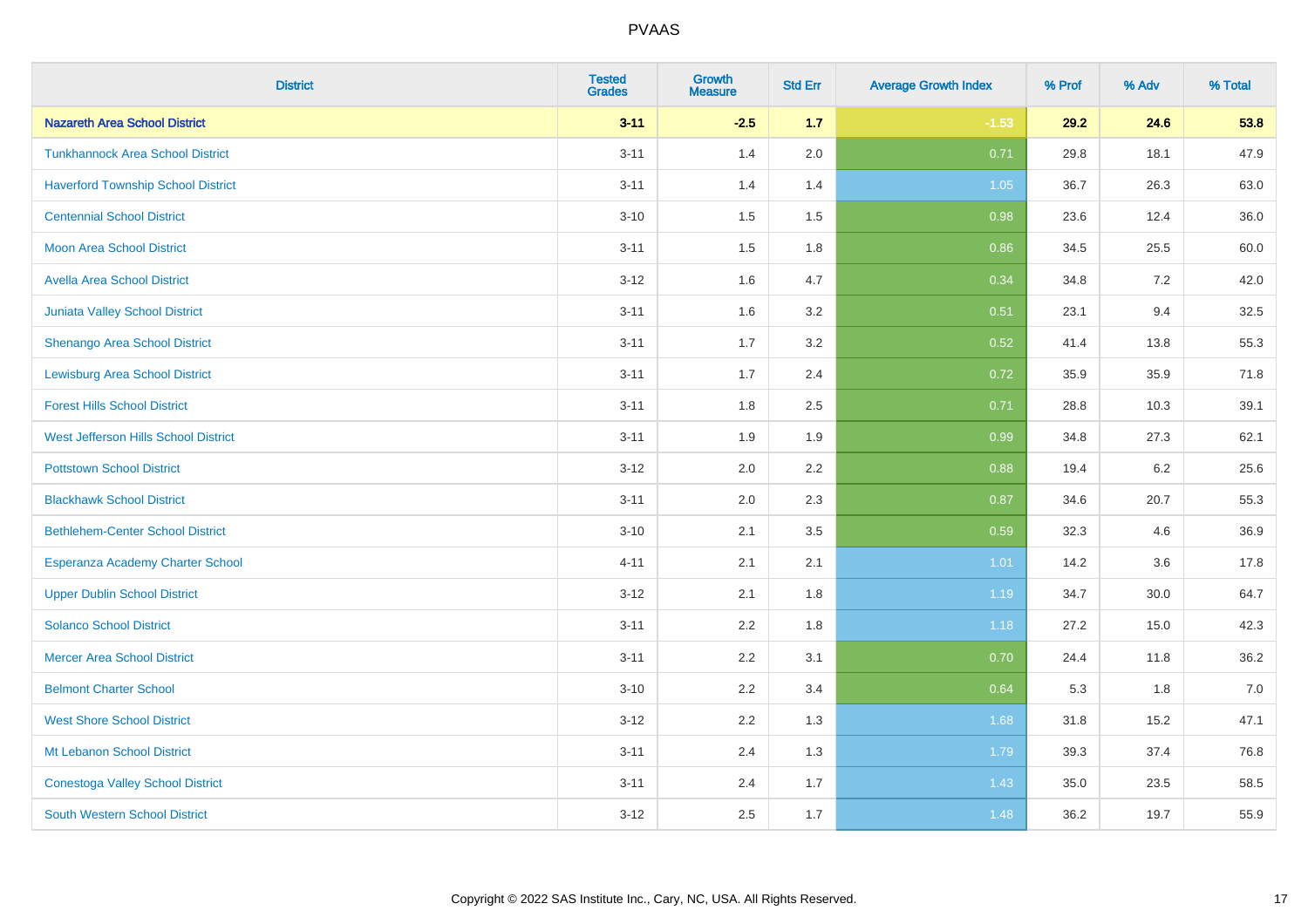| <b>District</b>                                 | <b>Tested</b><br><b>Grades</b> | <b>Growth</b><br><b>Measure</b> | <b>Std Err</b> | <b>Average Growth Index</b> | % Prof | % Adv | % Total |
|-------------------------------------------------|--------------------------------|---------------------------------|----------------|-----------------------------|--------|-------|---------|
| <b>Nazareth Area School District</b>            | $3 - 11$                       | $-2.5$                          | 1.7            | $-1.53$                     | 29.2   | 24.6  | 53.8    |
| <b>Bermudian Springs School District</b>        | $3 - 11$                       | 2.5                             | 2.4            | 1.05                        | 31.8   | 23.5  | 55.3    |
| <b>Sullivan County School District</b>          | $3 - 10$                       | 2.5                             | 4.3            | 0.58                        | 43.6   | 7.7   | 51.3    |
| <b>Union School District</b>                    | $3 - 12$                       | 2.5                             | 3.7            | 0.69                        | 17.9   | 10.4  | 28.4    |
| <b>School Lane Charter School</b>               | $3 - 11$                       | 2.6                             | 3.6            | 0.72                        | 23.1   | 18.7  | 41.8    |
| <b>Williams Valley School District</b>          | $3 - 11$                       | 2.6                             | 3.7            | 0.69                        | 17.0   | 5.1   | 22.0    |
| <b>Austin Area School District</b>              | $3 - 11$                       | 2.6                             | 6.0            | 0.43                        | 25.0   | 18.8  | 43.8    |
| <b>Athens Area School District</b>              | $3 - 11$                       | 2.6                             | 2.3            | 1.11                        | 34.9   | 12.3  | 47.3    |
| <b>Perkiomen Valley School District</b>         | $3 - 11$                       | 2.7                             | 1.5            | 1.83                        | 35.0   | 25.3  | 60.3    |
| Mastery Charter School - Pickett Campus         | $6 - 10$                       | 2.7                             | 4.2            | 0.65                        | 20.6   | 0.0   | 20.6    |
| <b>Eastern Lancaster County School District</b> | $3 - 12$                       | 2.9                             | 3.2            | 0.91                        | 35.2   | 36.4  | 71.6    |
| <b>Ringgold School District</b>                 | $3 - 11$                       | 2.9                             | 2.2            | 1.32                        | 23.8   | 13.3  | 37.1    |
| <b>Penn-Trafford School District</b>            | $3 - 11$                       | 2.9                             | 1.8            | 1.68                        | 46.3   | 26.2  | 72.5    |
| <b>Waynesboro Area School District</b>          | $3 - 12$                       | 3.0                             | 1.8            | 1.67                        | 26.0   | 23.5  | 49.5    |
| <b>Gateway School District</b>                  | $3 - 11$                       | 3.1                             | 2.0            | 1.55                        | 35.7   | 18.5  | 54.2    |
| Northampton Area School District                | $3 - 11$                       | 3.2                             | 1.5            | 2.05                        | 29.8   | 17.9  | 47.7    |
| <b>Clarion Area School District</b>             | $3 - 11$                       | 3.2                             | 3.7            | 0.88                        | 31.7   | 13.3  | 45.0    |
| North Clarion County School District            | $3 - 12$                       | 3.4                             | 4.1            | 0.83                        | 45.0   | 18.8  | 63.8    |
| <b>Fort Leboeuf School District</b>             | $3 - 11$                       | 3.5                             | 2.2            | 1.58                        | 32.0   | 16.8  | 48.8    |
| <b>Bellwood-Antis School District</b>           | $3 - 10$                       | 3.5                             | 2.8            | 1.24                        | 40.9   | 19.4  | 60.2    |
| <b>Keystone Central School District</b>         | $3 - 11$                       | 3.6                             | 1.8            | 2.04                        | 27.1   | 14.6  | 41.8    |
| <b>Western Wayne School District</b>            | $3 - 11$                       | 3.6                             | 2.6            | 1.39                        | 30.8   | 16.2  | 47.0    |
| <b>Midd-West School District</b>                | $3 - 11$                       | 3.6                             | 2.6            | 1.42                        | 28.6   | 25.0  | 53.6    |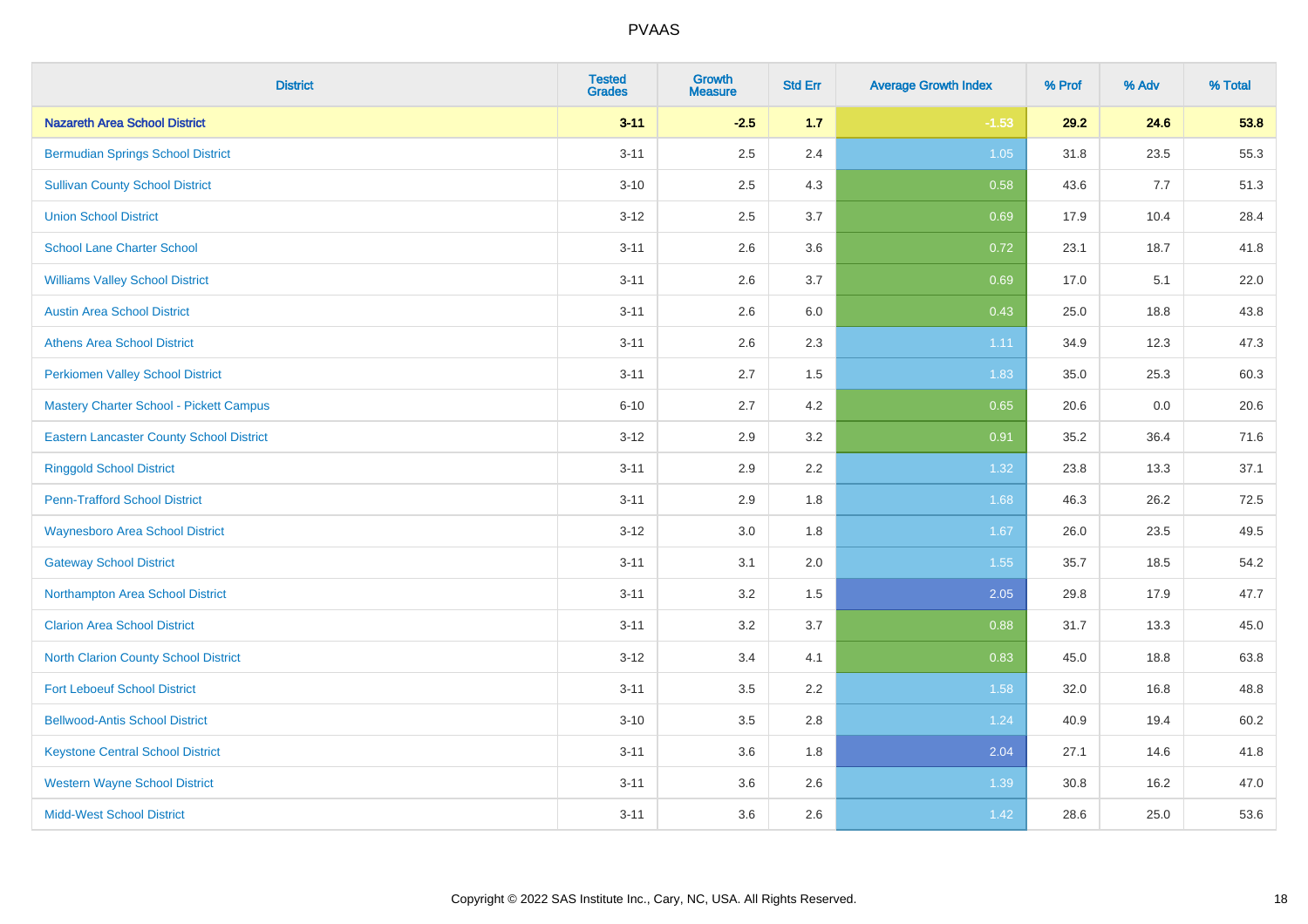| <b>District</b>                                    | <b>Tested</b><br><b>Grades</b> | Growth<br><b>Measure</b> | <b>Std Err</b> | <b>Average Growth Index</b> | % Prof | % Adv   | % Total |
|----------------------------------------------------|--------------------------------|--------------------------|----------------|-----------------------------|--------|---------|---------|
| <b>Nazareth Area School District</b>               | $3 - 11$                       | $-2.5$                   | 1.7            | $-1.53$                     | 29.2   | 24.6    | 53.8    |
| <b>Sharpsville Area School District</b>            | $3 - 11$                       | $3.8\,$                  | 3.7            | 1.04                        | 41.1   | 23.2    | 64.3    |
| <b>Newport School District</b>                     | $3 - 12$                       | 3.8                      | 3.3            | 1.17                        | 38.8   | 10.4    | 49.2    |
| Northeastern York School District                  | $3 - 11$                       | 3.8                      | 1.8            | 2.11                        | 32.7   | 21.0    | 53.7    |
| <b>Spring Grove Area School District</b>           | $3 - 11$                       | 3.9                      | 2.0            | 1.90                        | 30.0   | 23.0    | 53.0    |
| Susquehanna Township School District               | $3 - 12$                       | 3.9                      | 2.7            | 1.45                        | 19.0   | 13.1    | 32.0    |
| <b>Southeast Delco School District</b>             | $3 - 10$                       | 3.9                      | 3.5            | 1.12                        | 18.6   | 3.4     | 22.0    |
| <b>Brownsville Area School District</b>            | $3-12$                         | 3.9                      | 3.8            | 1.04                        | 22.0   | 8.5     | 30.5    |
| <b>Chestnut Ridge School District</b>              | $3 - 12$                       | 4.0                      | 2.9            | 1.38                        | 33.2   | 11.0    | 44.2    |
| <b>Eastern Lebanon County School District</b>      | $3 - 11$                       | 4.0                      | 2.1            | 1.89                        | 23.5   | 11.5    | 35.0    |
| Philipsburg-Osceola Area School District           | $3 - 11$                       | 4.1                      | 3.0            | 1.37                        | 22.5   | 16.2    | 38.8    |
| <b>Commonwealth Charter Academy Charter School</b> | $3 - 10$                       | 4.2                      | 1.6            | 2.68                        | 27.0   | 15.6    | 42.5    |
| <b>Bloomsburg Area School District</b>             | $3 - 10$                       | 4.3                      | 3.4            | 1.26                        | 36.5   | 20.6    | 57.1    |
| <b>Purchase Line School District</b>               | $3 - 12$                       | 4.3                      | 3.3            | 1.30                        | 32.3   | 9.0     | 41.4    |
| <b>Reading School District</b>                     | $3 - 11$                       | 4.3                      | 1.2            | 3.71                        | 16.8   | $6.0\,$ | 22.8    |
| South Middleton School District                    | $3 - 11$                       | 4.4                      | 2.2            | 1.95                        | 31.1   | 16.4    | 47.5    |
| Downingtown Area School District                   | $3 - 11$                       | 4.4                      | 1.1            | 4.06                        | 30.1   | 32.0    | 62.2    |
| Pennsylvania Virtual Charter School                | $3 - 11$                       | 4.4                      | 3.4            | 1.31                        | 29.8   | 21.2    | 51.0    |
| <b>Red Lion Area School District</b>               | $3 - 11$                       | 4.5                      | 1.9            | 2.31                        | 32.3   | 21.5    | 53.8    |
| <b>Mckeesport Area School District</b>             | $3-12$                         | 4.6                      | 2.2            | 2.14                        | 21.1   | 4.4     | 25.5    |
| <b>Central Valley School District</b>              | $3 - 10$                       | 4.7                      | 2.6            | 1.83                        | 37.8   | 18.5    | 56.3    |
| <b>East Pennsboro Area School District</b>         | $3 - 11$                       | 4.8                      | 2.1            | 2.26                        | 36.8   | 16.9    | 53.7    |
| <b>Conemaugh Township Area School District</b>     | $3-12$                         | 4.8                      | 3.5            | 1.39                        | 30.9   | 27.8    | 58.8    |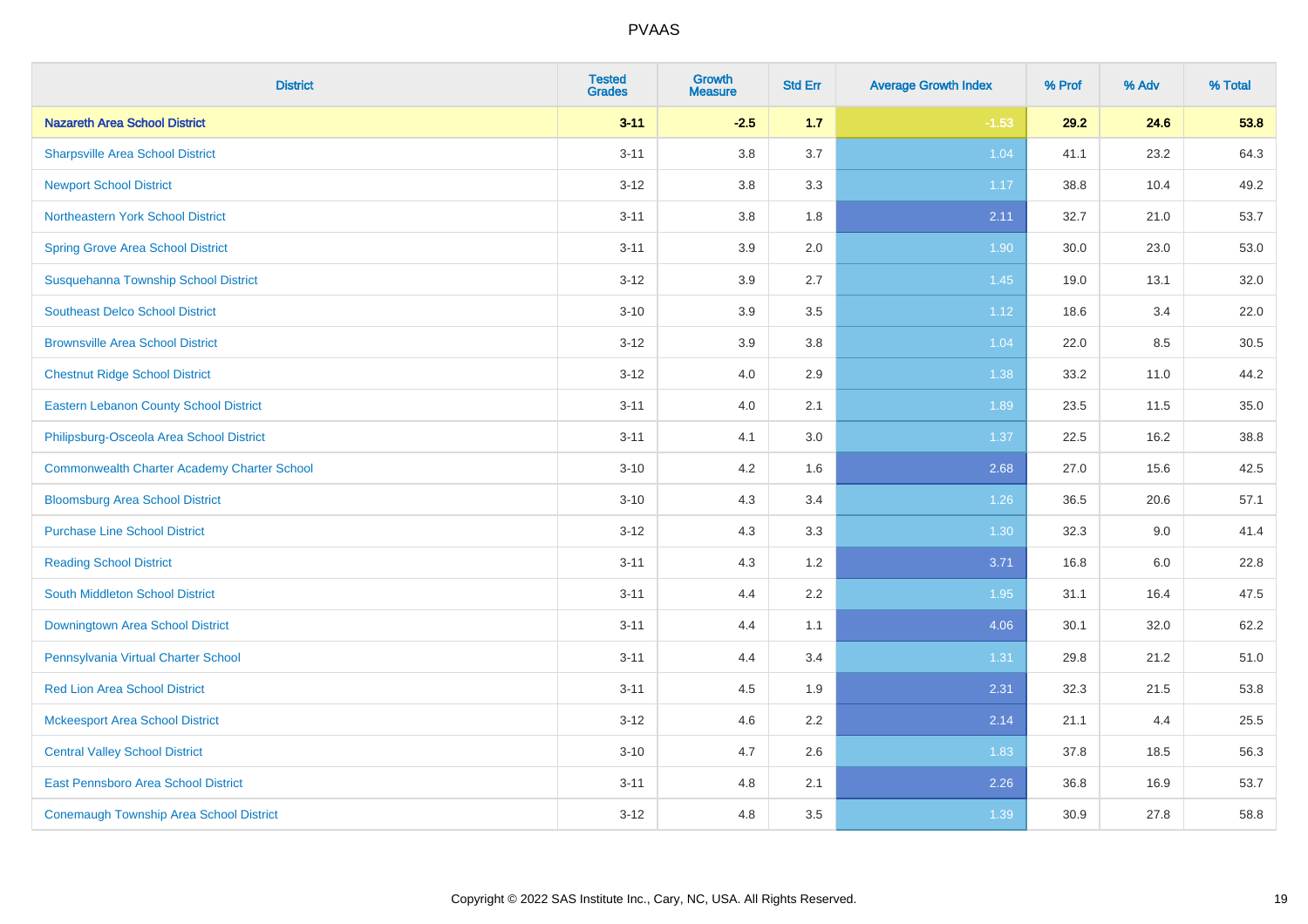| <b>District</b>                                | <b>Tested</b><br><b>Grades</b> | <b>Growth</b><br><b>Measure</b> | <b>Std Err</b> | <b>Average Growth Index</b> | % Prof | % Adv | % Total |
|------------------------------------------------|--------------------------------|---------------------------------|----------------|-----------------------------|--------|-------|---------|
| <b>Nazareth Area School District</b>           | $3 - 11$                       | $-2.5$                          | $1.7$          | $-1.53$                     | 29.2   | 24.6  | 53.8    |
| <b>Wallingford-Swarthmore School District</b>  | $3 - 10$                       | 5.0                             | $2.2\,$        | 2.25                        | 33.3   | 37.1  | 70.4    |
| Johnsonburg Area School District               | $3 - 11$                       | 5.0                             | 3.9            | 1.27                        | 35.5   | 11.8  | 47.4    |
| Aspira Bilingual Cyber Charter School          | $3 - 11$                       | 5.1                             | 5.8            | 0.87                        | 4.8    | 0.0   | 4.8     |
| Hope For Hyndman Charter School                | $3 - 11$                       | 5.1                             | 5.8            | 0.88                        | 14.3   | 7.1   | 21.4    |
| <b>Lower Dauphin School District</b>           | $3 - 11$                       | 5.3                             | 1.8            | 3.03                        | 30.6   | 26.8  | 57.5    |
| <b>Great Valley School District</b>            | $3 - 11$                       | 5.4                             | 2.0            | 2.77                        | 33.8   | 33.5  | 67.3    |
| <b>Galeton Area School District</b>            | $3 - 11$                       | 5.4                             | 5.4            | 1.01                        | 33.3   | 22.2  | 55.6    |
| <b>Pennsbury School District</b>               | $3 - 11$                       | 5.6                             | 1.3            | 4.38                        | 37.7   | 27.7  | 65.4    |
| <b>Crawford Central School District</b>        | $3 - 11$                       | 5.7                             | 2.1            | 2.71                        | 26.4   | 15.8  | 42.1    |
| <b>Wyalusing Area School District</b>          | $3 - 12$                       | 5.7                             | 3.2            | 1.78                        | 38.6   | 12.9  | 51.4    |
| <b>Upper Perkiomen School District</b>         | $3 - 11$                       | 5.7                             | 1.9            | 3.04                        | 25.4   | 19.9  | 45.4    |
| <b>Sayre Area School District</b>              | $3 - 11$                       | 5.8                             | 3.2            | 1.81                        | 30.3   | 21.0  | 51.3    |
| <b>Smethport Area School District</b>          | $3 - 12$                       | 5.8                             | 3.8            | 1.52                        | 24.6   | 20.0  | 44.6    |
| <b>Brandywine Heights Area School District</b> | $3 - 11$                       | 5.8                             | 2.6            | 2.27                        | 27.7   | 28.6  | 56.2    |
| <b>Halifax Area School District</b>            | $3 - 11$                       | 5.8                             | 3.5            | 1.64                        | 32.1   | 18.9  | 50.9    |
| <b>Salisbury Township School District</b>      | $3 - 11$                       | 5.8                             | 3.6            | 1.62                        | 24.4   | 12.6  | 37.0    |
| Huntingdon Area School District                | $3 - 11$                       | 5.8                             | 2.6            | 2.28                        | 27.8   | 17.4  | 45.2    |
| <b>Donegal School District</b>                 | $3-12$                         | 5.9                             | 2.2            | 2.72                        | 34.1   | 23.1  | 57.2    |
| Saint Marys Area School District               | $3 - 11$                       | 6.0                             | 2.2            | 2.69                        | 35.4   | 18.3  | 53.7    |
| South Fayette Township School District         | $3 - 11$                       | 6.0                             | 1.8            | 3.33                        | 32.2   | 38.3  | 70.5    |
| <b>Hazleton Area School District</b>           | $3 - 11$                       | 6.0                             | 1.6            | 3.85                        | 20.5   | 9.0   | 29.5    |
| <b>Penncrest School District</b>               | $3 - 11$                       | 6.0                             | 1.9            | 3.24                        | 31.1   | 16.9  | 48.0    |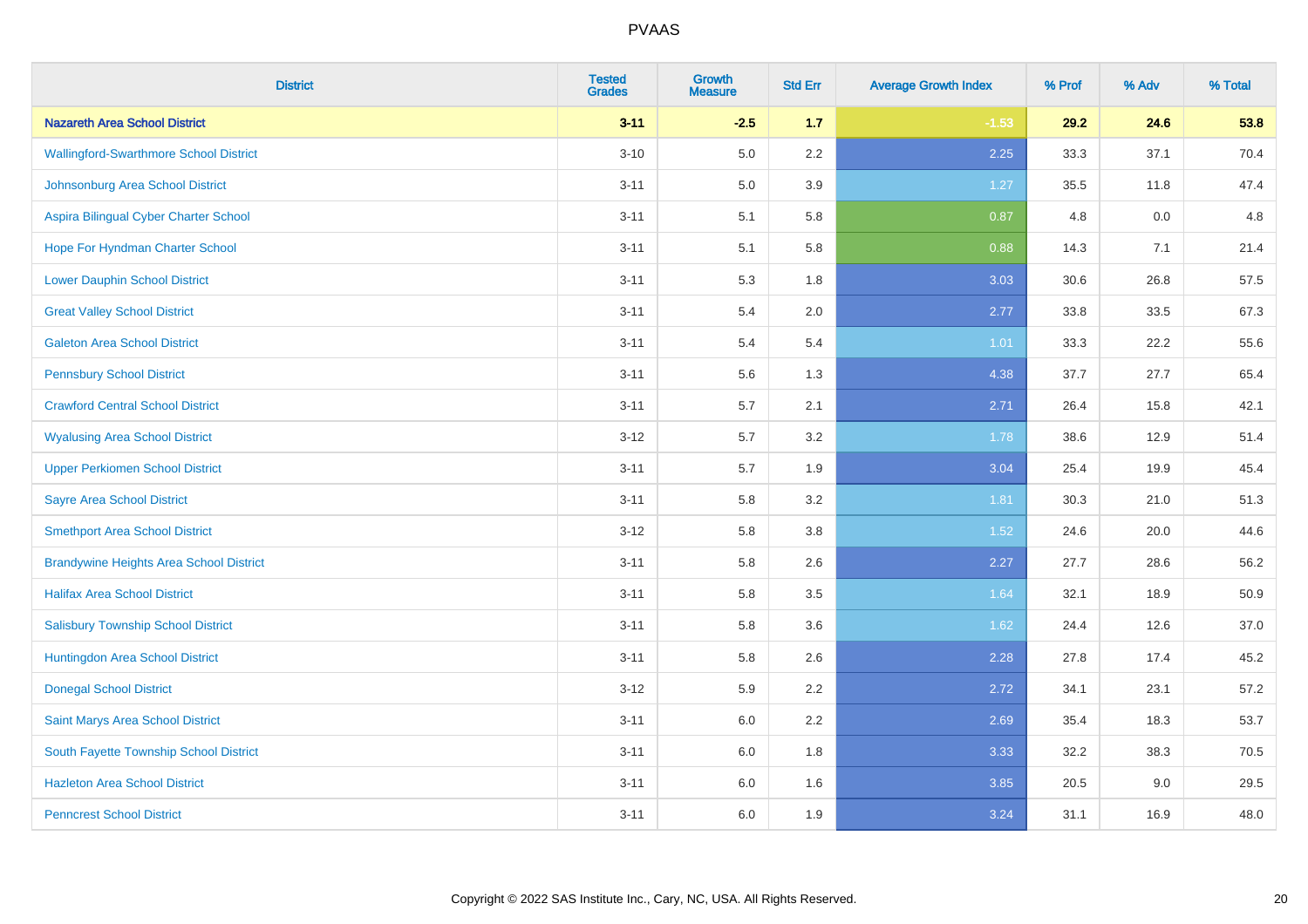| <b>District</b>                                | <b>Tested</b><br><b>Grades</b> | <b>Growth</b><br><b>Measure</b> | <b>Std Err</b> | <b>Average Growth Index</b> | % Prof | % Adv | % Total |
|------------------------------------------------|--------------------------------|---------------------------------|----------------|-----------------------------|--------|-------|---------|
| <b>Nazareth Area School District</b>           | $3 - 11$                       | $-2.5$                          | 1.7            | $-1.53$                     | 29.2   | 24.6  | 53.8    |
| <b>Multicultural Academy Charter School</b>    | $9 - 11$                       | 6.0                             | 3.4            | 1.77                        | 12.3   | 0.0   | 12.3    |
| Northern Lehigh School District                | $3 - 12$                       | 6.1                             | 2.5            | 2.42                        | 21.4   | 18.0  | 39.3    |
| <b>South Butler County School District</b>     | $3 - 10$                       | 6.3                             | 2.2            | 2.80                        | 37.8   | 19.2  | 57.0    |
| <b>United School District</b>                  | $3 - 11$                       | 6.3                             | 3.3            | 1.89                        | 38.8   | 16.3  | 55.0    |
| <b>Easton Area School District</b>             | $3 - 12$                       | 6.3                             | 1.3            | 4.91                        | 24.1   | 13.0  | 37.1    |
| <b>Bedford Area School District</b>            | $3 - 11$                       | 6.4                             | 2.4            | 2.68                        | 31.0   | 20.6  | 51.6    |
| People For People Charter School               | $3 - 12$                       | 6.4                             | 5.6            | 1.15                        | 2.4    | 0.0   | 2.4     |
| Tamaqua Area School District                   | $3 - 12$                       | 6.5                             | 2.4            | 2.72                        | 34.3   | 17.5  | 51.8    |
| <b>Port Allegany School District</b>           | $3 - 11$                       | 6.5                             | 3.7            | 1.74                        | 26.4   | 11.3  | 37.7    |
| 21st Century Cyber Charter School              | $6 - 12$                       | 6.6                             | 2.1            | 3.16                        | 29.0   | 21.8  | 50.8    |
| <b>Mars Area School District</b>               | $3 - 10$                       | 6.6                             | 1.9            | 3.45                        | 36.7   | 32.4  | 69.1    |
| <b>Mastery Charter School - Hardy Williams</b> | $3 - 11$                       | 6.6                             | 3.0            | 2.21                        | 24.7   | 1.2   | 25.9    |
| <b>Bellefonte Area School District</b>         | $3 - 11$                       | 6.7                             | 2.0            | 3.34                        | 28.8   | 21.5  | 50.2    |
| <b>Abington Heights School District</b>        | $3 - 11$                       | 6.7                             | 1.7            | 4.00                        | 33.8   | 31.7  | 65.5    |
| Pennsylvania Distance Learning Charter School  | $3 - 12$                       | 6.8                             | 3.4            | 1.99                        | 19.8   | 6.2   | 25.9    |
| <b>Northern Potter School District</b>         | $3 - 12$                       | 6.8                             | 4.6            | 1.48                        | 30.6   | 11.1  | 41.7    |
| Northern Tioga School District                 | $3 - 12$                       | 6.8                             | 2.6            | 2.64                        | 25.0   | 16.9  | 41.9    |
| <b>Brookville Area School District</b>         | $3 - 11$                       | 6.8                             | 3.1            | 2.19                        | 46.1   | 14.6  | 60.7    |
| <b>Ephrata Area School District</b>            | $3 - 11$                       | 6.8                             | 1.7            | 4.08                        | 31.6   | 17.1  | 48.8    |
| <b>Muncy School District</b>                   | $3 - 11$                       | 6.9                             | 3.3            | 2.12                        | 37.6   | 18.8  | 56.4    |
| <b>William Penn School District</b>            | $3 - 12$                       | 7.0                             | 1.9            | 3.61                        | 14.0   | 7.2   | 21.3    |
| <b>Bentworth School District</b>               | $3 - 11$                       | 7.0                             | 3.0            | 2.36                        | 26.6   | 17.0  | 43.6    |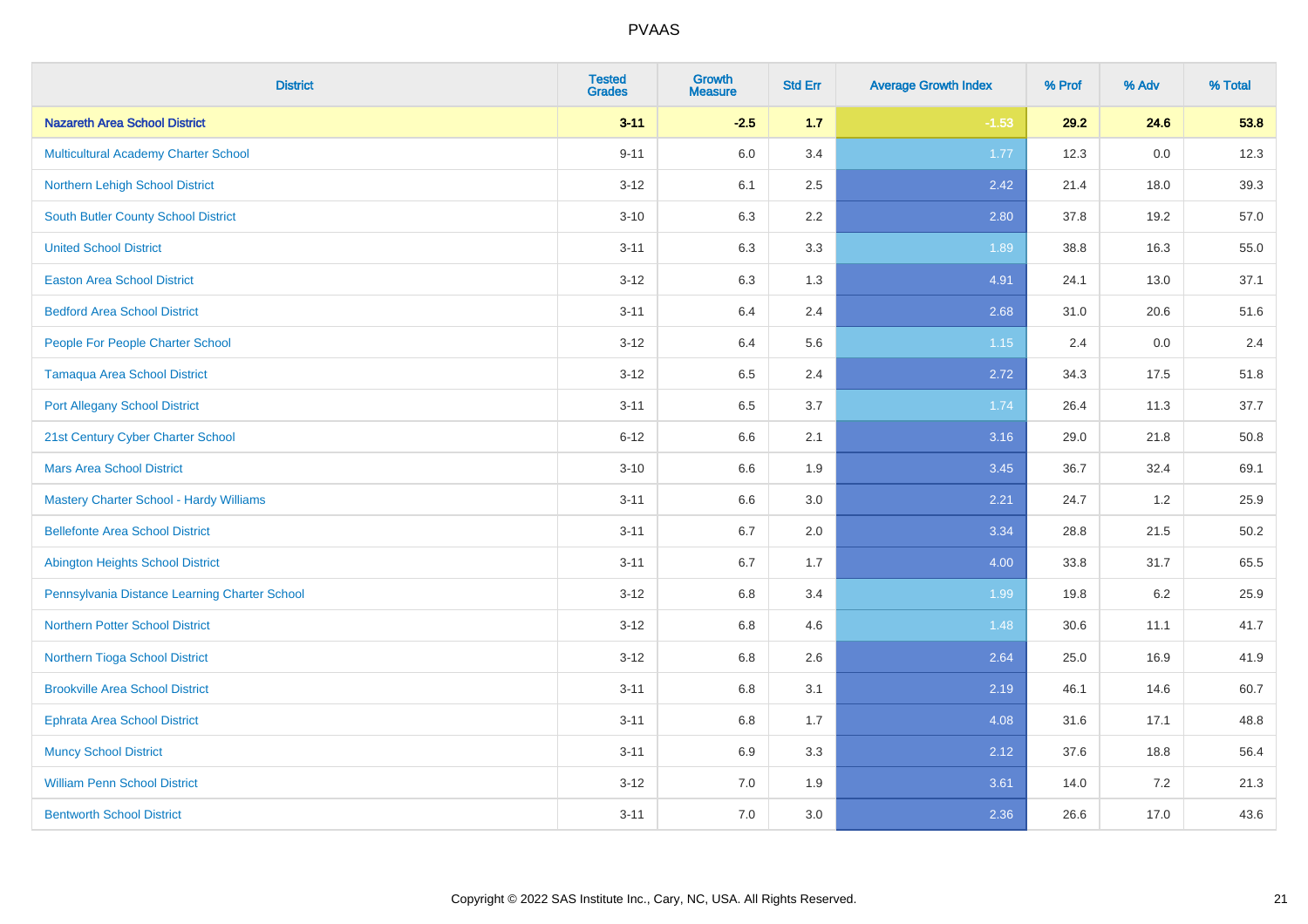| <b>District</b>                           | <b>Tested</b><br><b>Grades</b> | <b>Growth</b><br><b>Measure</b> | <b>Std Err</b> | <b>Average Growth Index</b> | % Prof | % Adv | % Total |
|-------------------------------------------|--------------------------------|---------------------------------|----------------|-----------------------------|--------|-------|---------|
| <b>Nazareth Area School District</b>      | $3 - 11$                       | $-2.5$                          | 1.7            | $-1.53$                     | 29.2   | 24.6  | 53.8    |
| Leechburg Area School District            | $3 - 11$                       | 7.0                             | 3.9            | 1.79                        | 37.7   | 4.9   | 42.6    |
| <b>Penn Manor School District</b>         | $3 - 11$                       | 7.1                             | 1.5            | 4.82                        | 26.7   | 20.5  | 47.2    |
| <b>Elizabethtown Area School District</b> | $3 - 12$                       | 7.1                             | 1.7            | 4.19                        | 36.4   | 27.6  | 64.0    |
| <b>Esperanza Cyber Charter School</b>     | $3 - 11$                       | 7.1                             | 6.1            | 1.15                        | 8.8    | 2.9   | 11.8    |
| <b>Conrad Weiser Area School District</b> | $3 - 11$                       | 7.1                             | 2.1            | 3.34                        | 28.2   | 14.4  | 42.6    |
| Dr Robert Ketterer Charter School Inc     | $6 - 12$                       | 7.1                             | 4.3            | 1.66                        | 7.3    | 1.7   | 9.0     |
| <b>Dover Area School District</b>         | $3 - 12$                       | 7.1                             | 1.9            | 3.78                        | 33.0   | 18.7  | 51.7    |
| <b>Phoenixville Area School District</b>  | $3 - 11$                       | 7.3                             | 1.8            | 3.96                        | 32.3   | 27.6  | 59.8    |
| <b>York Suburban School District</b>      | $3 - 11$                       | 7.4                             | 2.1            | 3.55                        | 24.9   | 31.2  | 56.1    |
| <b>Pennridge School District</b>          | $3 - 10$                       | 7.4                             | 1.5            | 5.10                        | 32.0   | 27.6  | 59.6    |
| <b>Hampton Township School District</b>   | $3 - 11$                       | 7.4                             | 2.0            | 3.79                        | 37.9   | 39.2  | 77.0    |
| <b>Radnor Township School District</b>    | $3-12$                         | 7.5                             | 1.9            | 4.03                        | 33.0   | 38.3  | 71.3    |
| <b>Stroudsburg Area School District</b>   | $3 - 11$                       | 7.5                             | 1.6            | 4.70                        | 30.4   | 18.3  | 48.7    |
| <b>Bald Eagle Area School District</b>    | $3 - 11$                       | 7.6                             | 2.5            | 3.00                        | 31.6   | 15.6  | 47.3    |
| <b>Conewago Valley School District</b>    | $3 - 12$                       | 7.6                             | 1.7            | 4.46                        | 41.3   | 19.4  | 60.6    |
| <b>Avon Grove School District</b>         | $3 - 10$                       | 7.6                             | 1.4            | 5.29                        | 33.7   | 33.2  | 67.0    |
| <b>Juniata County School District</b>     | $3-12$                         | 7.7                             | 2.0            | 3.81                        | 22.9   | 18.9  | 41.8    |
| <b>Palisades School District</b>          | $3 - 11$                       | 7.7                             | 2.9            | 2.66                        | 27.8   | 20.3  | 48.1    |
| <b>Keystone School District</b>           | $3 - 11$                       | 7.8                             | 5.7            | 1.37                        | 35.0   | 45.0  | 80.0    |
| <b>Glendale School District</b>           | $3 - 10$                       | 7.9                             | 3.5            | 2.25                        | 42.6   | 9.3   | 51.8    |
| Mastery Charter School - Thomas Campus    | $3 - 10$                       | 7.9                             | 5.7            | 1.39                        | 12.5   | 0.0   | 12.5    |
| Pennsylvania Leadership Charter School    | $3 - 11$                       | $8.0\,$                         | 1.9            | 4.22                        | 33.1   | 27.8  | 60.9    |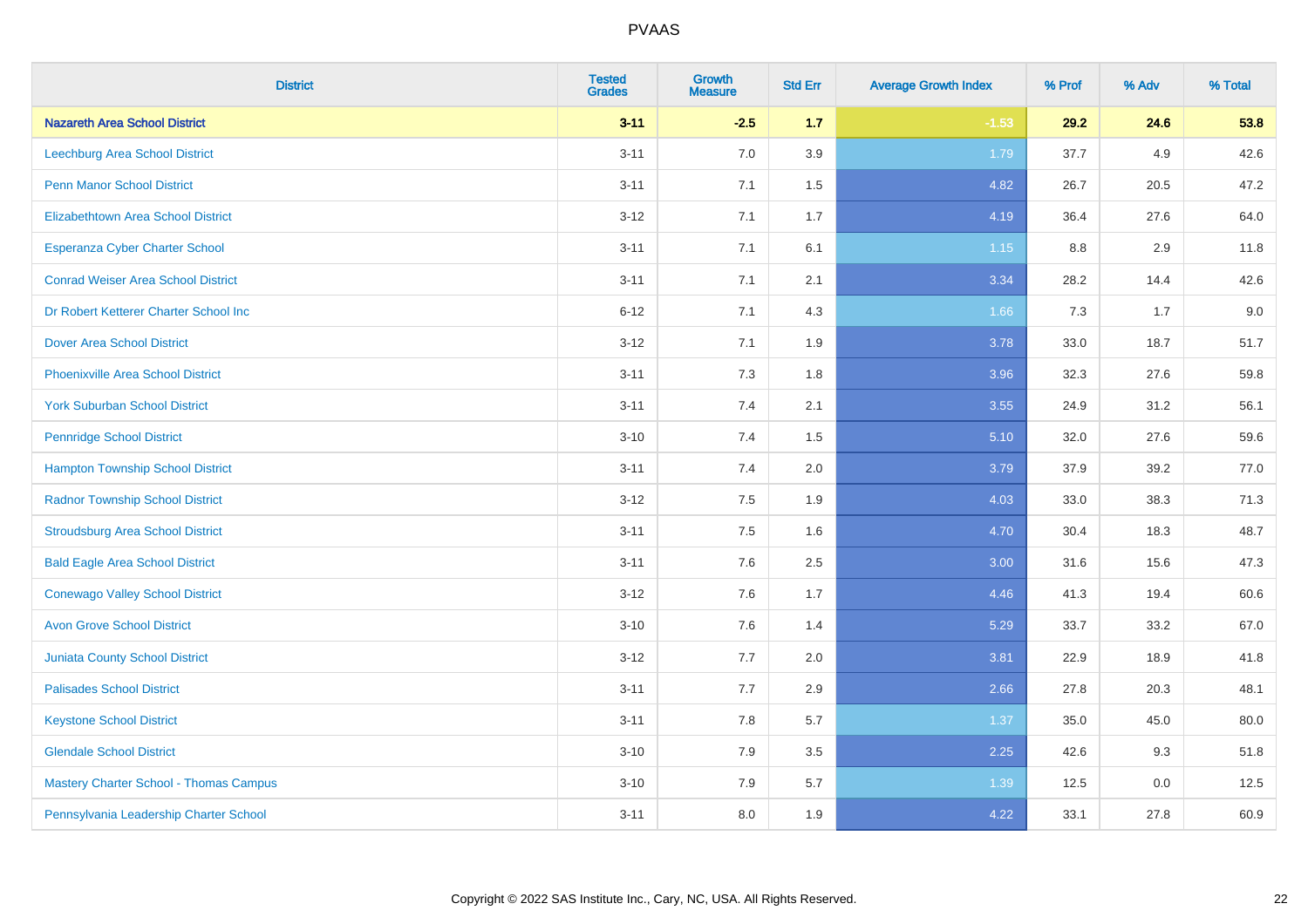| <b>District</b>                                | <b>Tested</b><br><b>Grades</b> | <b>Growth</b><br><b>Measure</b> | <b>Std Err</b> | <b>Average Growth Index</b> | % Prof | % Adv | % Total |
|------------------------------------------------|--------------------------------|---------------------------------|----------------|-----------------------------|--------|-------|---------|
| <b>Nazareth Area School District</b>           | $3 - 11$                       | $-2.5$                          | $1.7$          | $-1.53$                     | 29.2   | 24.6  | 53.8    |
| <b>Dallas School District</b>                  | $3 - 11$                       | 8.1                             | 2.1            | 3.87                        | 32.4   | 22.4  | 54.8    |
| <b>Benton Area School District</b>             | $3 - 10$                       | 8.1                             | 4.0            | 2.01                        | 35.7   | 28.6  | 64.3    |
| <b>Cornwall-Lebanon School District</b>        | $3 - 11$                       | 8.2                             | 1.6            | 5.24                        | 28.0   | 20.5  | 48.6    |
| <b>Blue Ridge School District</b>              | $3 - 11$                       | 8.3                             | 3.7            | 2.24                        | 29.6   | 9.3   | 38.9    |
| <b>Fairview School District</b>                | $3 - 11$                       | 8.3                             | 2.4            | 3.43                        | 41.9   | 34.9  | 76.7    |
| <b>Canton Area School District</b>             | $3 - 11$                       | 8.4                             | 2.9            | 2.92                        | 13.8   | 23.0  | 36.8    |
| Northern York County School District           | $3 - 11$                       | 8.4                             | 1.8            | 4.63                        | 24.3   | 23.1  | 47.4    |
| <b>Neshaminy School District</b>               | $3 - 11$                       | 8.6                             | 1.3            | 6.56                        | 31.3   | 23.9  | 55.2    |
| Oil City Area School District                  | $3 - 11$                       | 8.6                             | 2.4            | 3.56                        | 29.1   | 13.1  | 42.2    |
| <b>West Allegheny School District</b>          | $3-12$                         | 8.6                             | 2.0            | 4.34                        | 37.3   | 27.2  | 64.5    |
| <b>Lower Moreland Township School District</b> | $3 - 11$                       | 8.7                             | 2.0            | 4.35                        | 38.2   | 33.2  | 71.4    |
| <b>Tredyffrin-Easttown School District</b>     | $3 - 10$                       | 8.7                             | 2.4            | 3.57                        | 35.2   | 35.8  | 71.0    |
| <b>Homer-Center School District</b>            | $3 - 11$                       | 8.8                             | 3.5            | 2.53                        | 38.0   | 17.7  | 55.8    |
| Kane Area School District                      | $3 - 10$                       | 8.8                             | 2.9            | 3.07                        | 31.4   | 19.8  | 51.2    |
| <b>Wallenpaupack Area School District</b>      | $3 - 11$                       | 8.8                             | 2.1            | 4.28                        | 28.5   | 18.9  | 47.4    |
| <b>East Penn School District</b>               | $3 - 11$                       | 8.9                             | 1.2            | 7.61                        | 32.8   | 26.4  | 59.2    |
| <b>Spring Cove School District</b>             | $3 - 11$                       | 9.1                             | 2.4            | 3.77                        | 31.8   | 25.4  | 57.1    |
| <b>Millcreek Township School District</b>      | $3 - 11$                       | 9.1                             | 1.4            | 6.61                        | 34.5   | 30.1  | 64.6    |
| <b>Pine-Richland School District</b>           | $3 - 11$                       | 9.3                             | 1.7            | 5.56                        | 42.3   | 35.8  | 78.1    |
| <b>Valley View School District</b>             | $3 - 11$                       | 9.3                             | 2.2            | 4.18                        | 26.6   | 23.1  | 49.7    |
| <b>Kutztown Area School District</b>           | $3-12$                         | 9.3                             | 2.8            | 3.34                        | 38.5   | 14.6  | 53.2    |
| <b>Apollo-Ridge School District</b>            | $3 - 12$                       | 9.5                             | 3.0            | 3.23                        | 34.0   | 9.4   | 43.4    |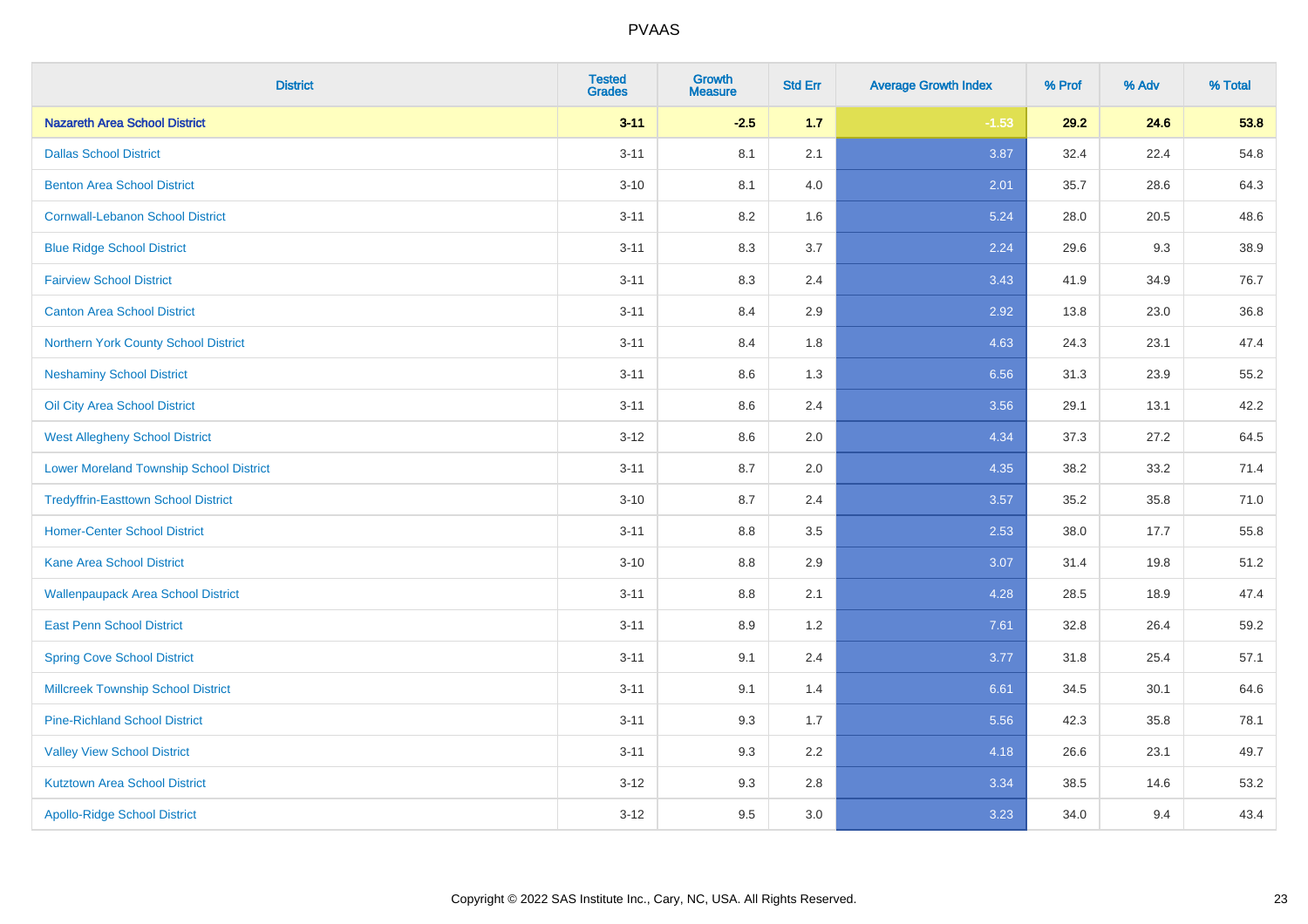| <b>District</b>                          | <b>Tested</b><br><b>Grades</b> | <b>Growth</b><br><b>Measure</b> | <b>Std Err</b> | <b>Average Growth Index</b> | % Prof | % Adv | % Total |
|------------------------------------------|--------------------------------|---------------------------------|----------------|-----------------------------|--------|-------|---------|
| <b>Nazareth Area School District</b>     | $3 - 11$                       | $-2.5$                          | 1.7            | $-1.53$                     | 29.2   | 24.6  | 53.8    |
| <b>Avon Grove Charter School</b>         | $3 - 11$                       | 9.8                             | 3.1            | 3.18                        | 32.4   | 26.0  | 58.4    |
| <b>Armstrong School District</b>         | $3 - 11$                       | 9.8                             | 1.6            | 6.22                        | 32.8   | 24.6  | 57.4    |
| <b>Oswayo Valley School District</b>     | $3 - 12$                       | 9.9                             | 5.1            | 1.93                        | 26.5   | 44.1  | 70.6    |
| <b>Fleetwood Area School District</b>    | $3 - 10$                       | 10.4                            | 2.0            | 5.19                        | 31.7   | 25.8  | 57.5    |
| <b>Warrior Run School District</b>       | $3 - 11$                       | 10.5                            | 2.7            | 3.86                        | 34.1   | 16.8  | 50.9    |
| <b>Manheim Township School District</b>  | $3-12$                         | 10.9                            | 1.5            | 7.51                        | 30.9   | 31.0  | 61.9    |
| <b>Methacton School District</b>         | $3 - 11$                       | 11.0                            | 1.6            | 6.94                        | 36.0   | 33.6  | 69.6    |
| <b>West Perry School District</b>        | $3 - 11$                       | 11.0                            | 2.3            | 4.76                        | 26.9   | 20.5  | 47.4    |
| Lampeter-Strasburg School District       | $3 - 12$                       | 11.0                            | 1.9            | 5.69                        | 35.4   | 32.3  | 67.7    |
| <b>Wilmington Area School District</b>   | $3 - 11$                       | 11.1                            | 3.3            | 3.37                        | 29.8   | 26.2  | 56.0    |
| <b>Belle Vernon Area School District</b> | $3 - 11$                       | 11.1                            | 2.3            | 4.88                        | 31.6   | 25.4  | 57.1    |
| <b>Steel Valley School District</b>      | $3 - 11$                       | 11.1                            | 3.3            | 3.33                        | 34.8   | 10.1  | 44.9    |
| <b>Upper Darby School District</b>       | $3 - 12$                       | 11.2                            | 1.4            | 8.28                        | 23.8   | 11.8  | 35.6    |
| <b>Greenwood School District</b>         | $3 - 11$                       | 11.3                            | 3.6            | 3.14                        | 31.2   | 32.8  | 63.9    |
| <b>Franklin Regional School District</b> | $3 - 11$                       | 11.3                            | 1.8            | 6.13                        | 30.0   | 35.0  | 65.0    |
| <b>Lehighton Area School District</b>    | $3 - 11$                       | 11.4                            | 2.4            | 4.84                        | 30.5   | 24.9  | 55.3    |
| <b>Line Mountain School District</b>     | $3 - 11$                       | 11.7                            | 3.9            | 3.01                        | 40.4   | 42.3  | 82.7    |
| <b>Whitehall-Coplay School District</b>  | $3 - 11$                       | 11.8                            | 1.7            | 7.06                        | 32.3   | 21.7  | 54.0    |
| <b>Indiana Area School District</b>      | $3 - 11$                       | 12.0                            | 2.0            | 5.98                        | 30.0   | 30.4  | 60.3    |
| <b>Blue Mountain School District</b>     | $3 - 10$                       | 12.2                            | 2.1            | 5.81                        | 30.7   | 26.1  | 56.8    |
| <b>Quaker Valley School District</b>     | $3 - 11$                       | 12.2                            | 2.5            | 4.90                        | 39.5   | 26.4  | 65.9    |
| <b>Montrose Area School District</b>     | $3 - 10$                       | 12.3                            | 2.8            | 4.41                        | 37.8   | 28.9  | 66.7    |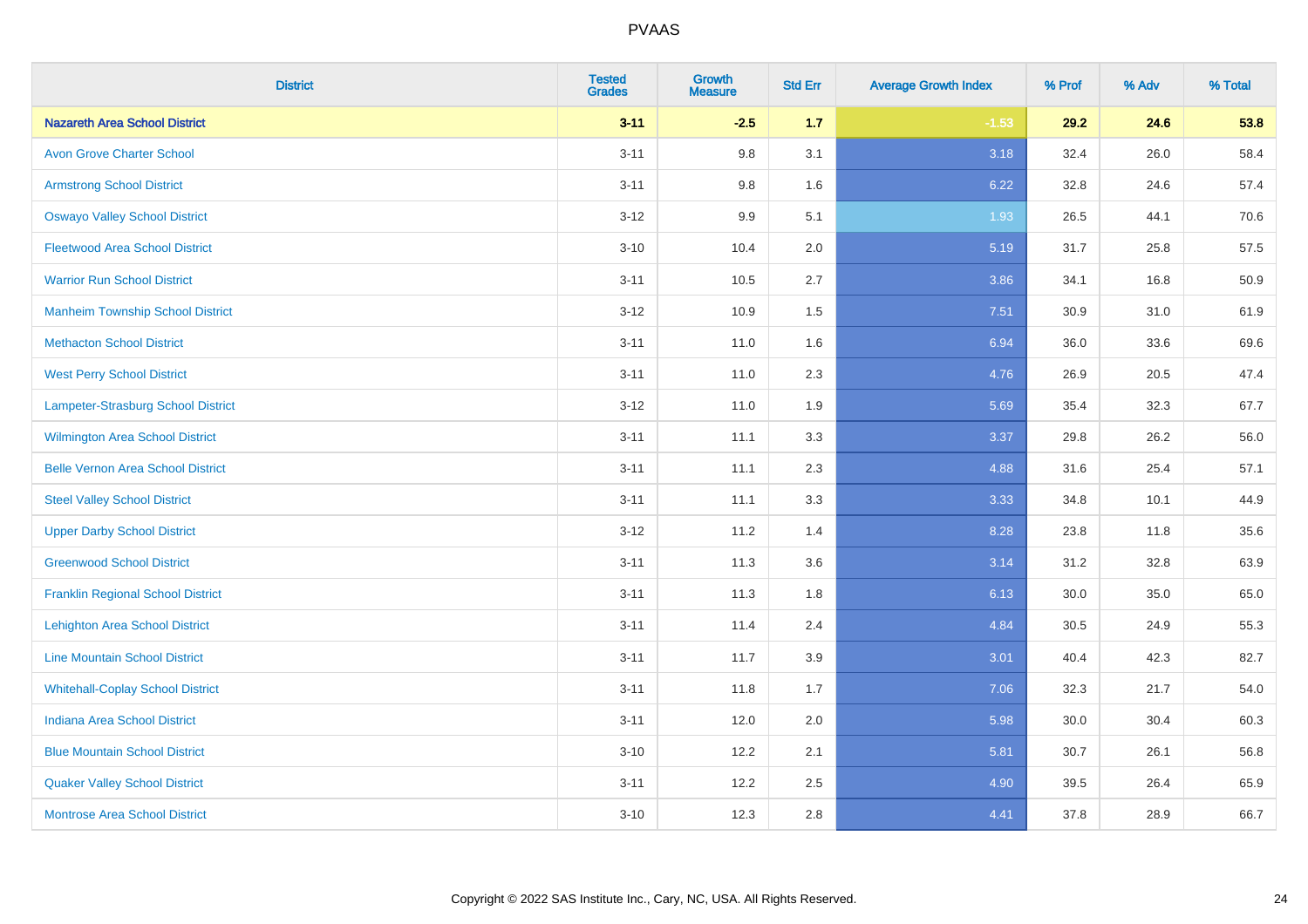| <b>District</b>                                 | <b>Tested</b><br><b>Grades</b> | <b>Growth</b><br><b>Measure</b> | <b>Std Err</b> | <b>Average Growth Index</b> | % Prof | % Adv | % Total |
|-------------------------------------------------|--------------------------------|---------------------------------|----------------|-----------------------------|--------|-------|---------|
| <b>Nazareth Area School District</b>            | $3 - 11$                       | $-2.5$                          | 1.7            | $-1.53$                     | 29.2   | 24.6  | 53.8    |
| <b>Mifflin County School District</b>           | $3 - 11$                       | 12.3                            | 1.6            | 7.69                        | 35.1   | 15.1  | 50.3    |
| <b>Cocalico School District</b>                 | $3 - 11$                       | 12.3                            | 1.9            | 6.48                        | 28.2   | 32.3  | 60.5    |
| Allegheny-Clarion Valley School District        | $3 - 10$                       | 12.3                            | 4.1            | 3.03                        | 33.3   | 19.0  | 52.4    |
| <b>Manheim Central School District</b>          | $3 - 11$                       | 12.8                            | 2.0            | 6.52                        | 27.8   | 35.4  | 63.2    |
| Pen Argyl Area School District                  | $3 - 12$                       | 12.8                            | 2.5            | 5.10                        | 28.5   | 23.8  | 52.3    |
| <b>Central York School District</b>             | $3 - 12$                       | 12.9                            | 1.5            | 8.64                        | 31.4   | 24.1  | 55.5    |
| <b>Laurel School District</b>                   | $3 - 11$                       | 13.0                            | 3.1            | 4.19                        | 30.3   | 15.7  | 46.1    |
| <b>North Pocono School District</b>             | $3 - 11$                       | 13.1                            | 3.7            | 3.54                        | 31.4   | 33.3  | 64.7    |
| <b>Maritime Academy Charter School</b>          | $3 - 10$                       | 13.2                            | 3.1            | 4.29                        | 24.0   | 1.3   | 25.3    |
| <b>Lakeland School District</b>                 | $3 - 11$                       | 13.3                            | 2.8            | 4.80                        | 22.2   | 21.2  | 43.4    |
| <b>Tuscarora School District</b>                | $3 - 11$                       | 13.4                            | 2.2            | 6.20                        | 37.1   | 26.3  | 63.4    |
| <b>Hempfield School District</b>                | $3 - 11$                       | 13.4                            | 1.3            | 10.53                       | 29.9   | 36.8  | 66.7    |
| <b>Harbor Creek School District</b>             | $3 - 11$                       | 13.4                            | 2.3            | 5.80                        | 34.5   | 40.7  | 75.2    |
| <b>Council Rock School District</b>             | $3 - 11$                       | 13.5                            | 1.1            | 12.27                       | 32.0   | 35.4  | 67.4    |
| <b>Iroquois School District</b>                 | $3 - 11$                       | 13.6                            | 2.8            | 4.83                        | 33.3   | 16.0  | 49.4    |
| <b>Upper Saint Clair School District</b>        | $3 - 11$                       | 13.8                            | 1.8            | 7.86                        | 32.2   | 44.5  | 76.7    |
| <b>Upper Merion Area School District</b>        | $3 - 11$                       | 14.0                            | 2.0            | 7.15                        | 34.4   | 32.6  | 67.0    |
| <b>Hermitage School District</b>                | $3-12$                         | 14.0                            | 2.5            | 5.59                        | 34.0   | 27.0  | 61.0    |
| <b>Peters Township School District</b>          | $3 - 11$                       | 14.1                            | 1.7            | 8.16                        | 35.2   | 41.6  | 76.8    |
| Penns Valley Area School District               | $3 - 12$                       | 14.1                            | 2.6            | 5.33                        | 29.6   | 23.3  | 52.9    |
| Capital Area School for the Arts Charter School | $9 - 11$                       | 14.2                            | 4.5            | 3.13                        | 27.5   | 30.0  | 57.5    |
| <b>Agora Cyber Charter School</b>               | $3 - 11$                       | 14.6                            | 2.4            | 6.03                        | 24.7   | 19.5  | 44.2    |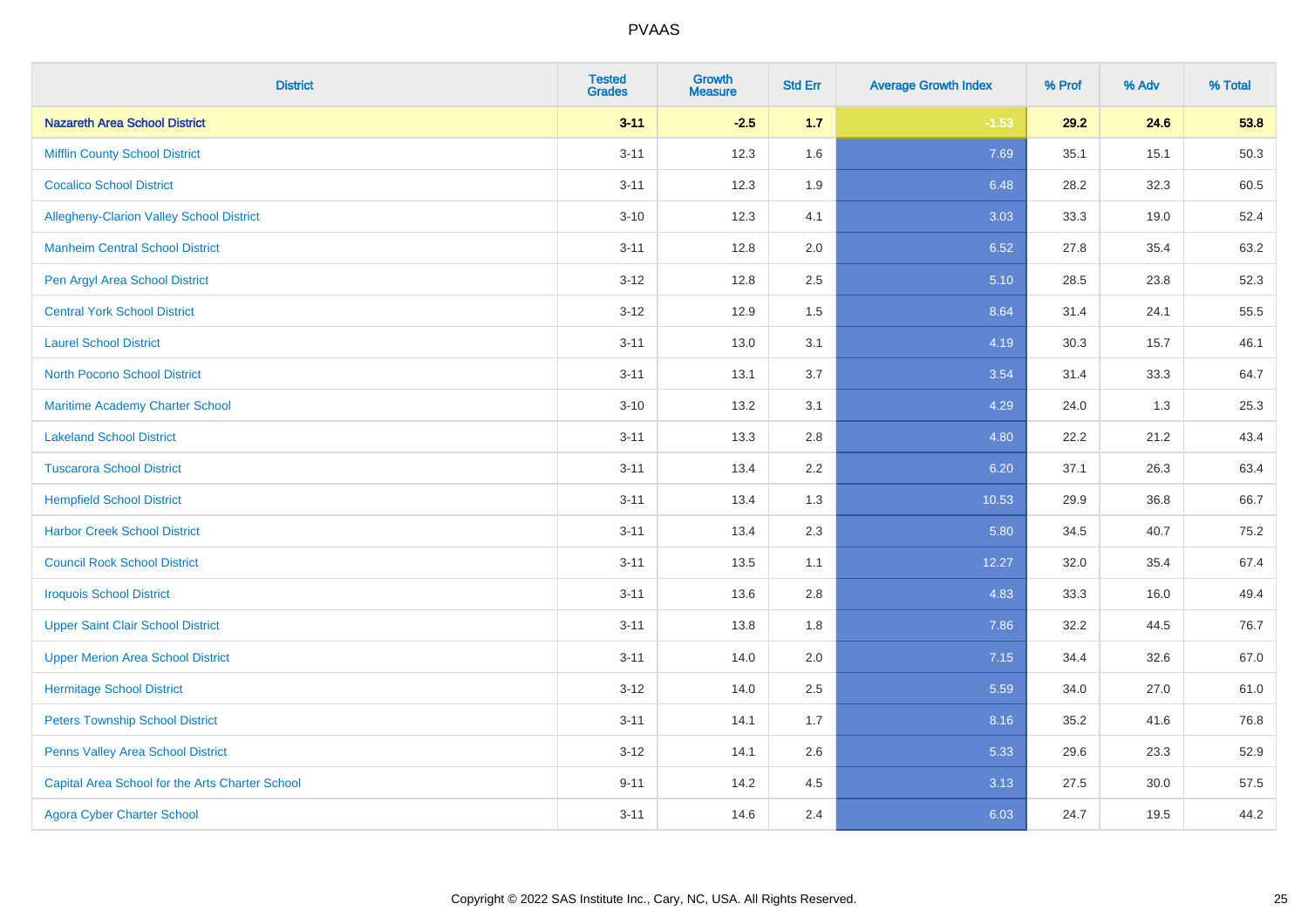| <b>District</b>                               | <b>Tested</b><br><b>Grades</b> | <b>Growth</b><br><b>Measure</b> | <b>Std Err</b> | <b>Average Growth Index</b> | % Prof | % Adv | % Total |
|-----------------------------------------------|--------------------------------|---------------------------------|----------------|-----------------------------|--------|-------|---------|
| <b>Nazareth Area School District</b>          | $3 - 11$                       | $-2.5$                          | 1.7            | $-1.53$                     | 29.2   | 24.6  | 53.8    |
| <b>Coudersport Area School District</b>       | $3 - 11$                       | 14.8                            | 3.4            | 4.33                        | 34.7   | 28.0  | 62.7    |
| <b>Lake-Lehman School District</b>            | $3 - 11$                       | 14.9                            | 2.8            | 5.34                        | 25.8   | 22.5  | 48.3    |
| <b>Southern York County School District</b>   | $3 - 11$                       | 15.5                            | 1.8            | 8.48                        | 37.6   | 29.2  | 66.8    |
| <b>Central Bucks School District</b>          | $3 - 11$                       | 15.5                            | 0.9            | 17.94                       | 34.8   | 41.4  | 76.2    |
| <b>Delaware Valley School District</b>        | $3 - 11$                       | 15.7                            | 1.6            | 9.62                        | 36.7   | 32.1  | 68.8    |
| <b>Punxsutawney Area School District</b>      | $3 - 11$                       | 15.8                            | 2.7            | 5.83                        | 18.6   | 29.0  | 47.6    |
| <b>Unionville-Chadds Ford School District</b> | $3 - 11$                       | 15.8                            | 1.7            | 9.12                        | 31.2   | 48.0  | 79.2    |
| Palmyra Area School District                  | $3 - 11$                       | 16.2                            | 1.8            | 9.02                        | 38.8   | 34.0  | 72.8    |
| <b>Upper Dauphin Area School District</b>     | $3 - 11$                       | 16.5                            | 5.1            | 3.26                        | 37.5   | 26.8  | 64.3    |
| <b>Spring-Ford Area School District</b>       | $3 - 11$                       | 16.6                            | 1.2            | 14.02                       | 30.4   | 45.3  | 75.7    |
| <b>West Branch Area School District</b>       | $3 - 11$                       | 17.0                            | 3.3            | 5.20                        | 47.1   | 19.1  | 66.2    |
| North Penn School District                    | $3 - 11$                       | 17.6                            | 1.0            | 17.53                       | 30.8   | 35.7  | 66.4    |
| Fox Chapel Area School District               | $3 - 11$                       | 17.6                            | 1.9            | 9.47                        | 22.9   | 52.0  | 74.9    |
| <b>Pequea Valley School District</b>          | $3 - 11$                       | 18.0                            | 3.1            | 5.74                        | 29.2   | 37.5  | 66.7    |
| North Allegheny School District               | $3 - 11$                       | 18.0                            | 1.3            | 14.25                       | 30.5   | 42.9  | 73.4    |
| <b>Danville Area School District</b>          | $3 - 11$                       | 18.4                            | 2.6            | 7.19                        | 32.0   | 46.1  | 78.1    |
| <b>Souderton Area School District</b>         | $3 - 11$                       | 18.5                            | 1.4            | 12.86                       | 39.2   | 31.2  | 70.4    |
| <b>Cumberland Valley School District</b>      | $3 - 12$                       | 18.6                            | 1.2            | 15.79                       | 31.3   | 39.2  | 70.5    |
| <b>Lower Merion School District</b>           | $3 - 11$                       | 18.9                            | 1.2            | 15.42                       | 29.4   | 48.6  | 78.0    |
| <b>Saucon Valley School District</b>          | $3 - 11$                       | 18.9                            | 2.2            | 8.48                        | 26.0   | 39.6  | 65.6    |
| <b>Berlin Brothersvalley School District</b>  | $3 - 11$                       | 19.6                            | 4.0            | 4.93                        | 28.3   | 41.3  | 69.6    |
| <b>Dallastown Area School District</b>        | $3 - 11$                       | 19.9                            | 1.4            | 14.14                       | 36.8   | 34.2  | 71.0    |